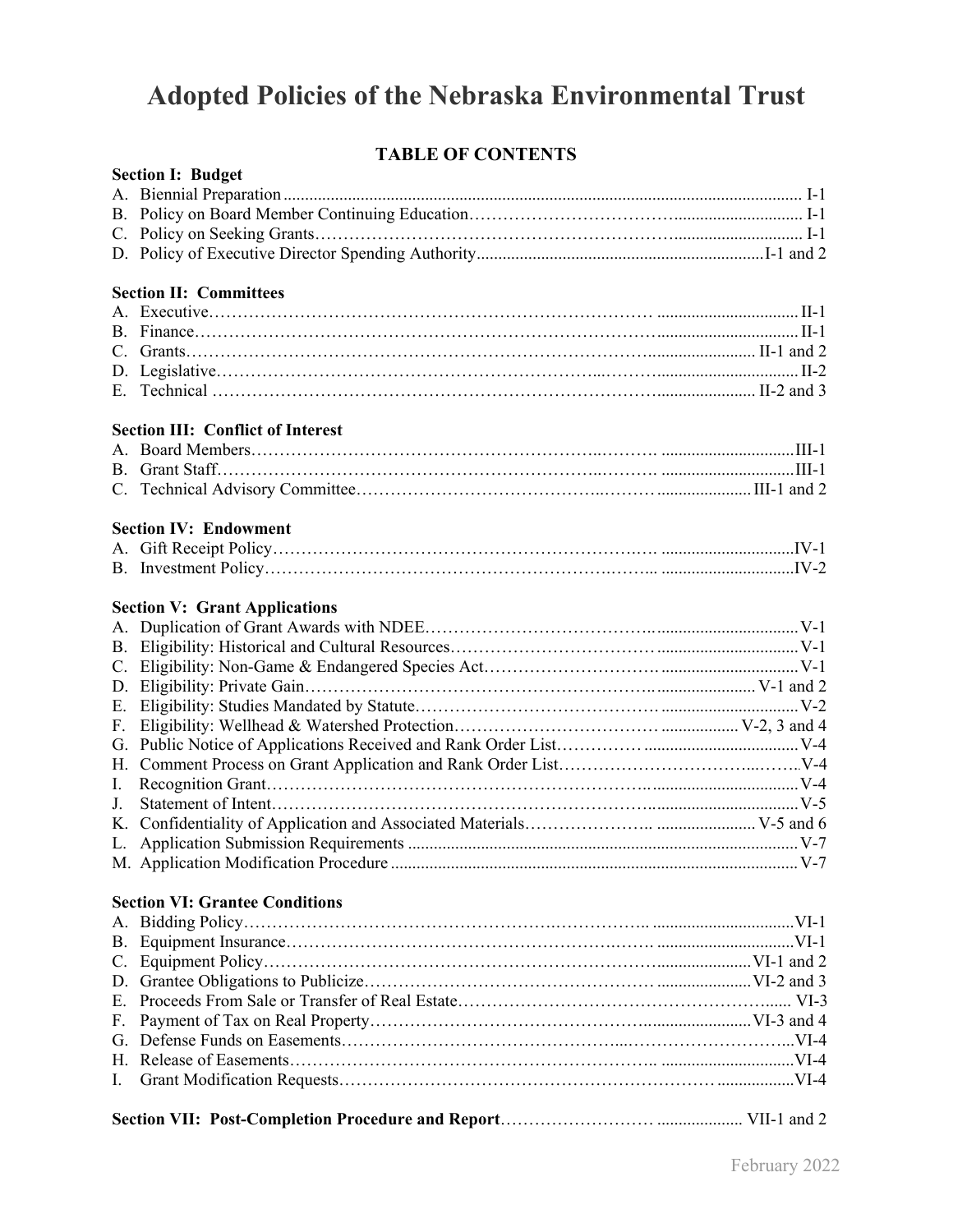| <b>Section VIII: Recognition</b>         |  |
|------------------------------------------|--|
|                                          |  |
|                                          |  |
|                                          |  |
| <b>Section IX: Trust Staff</b>           |  |
|                                          |  |
|                                          |  |
|                                          |  |
|                                          |  |
| <b>Section X: Public Comment Process</b> |  |
|                                          |  |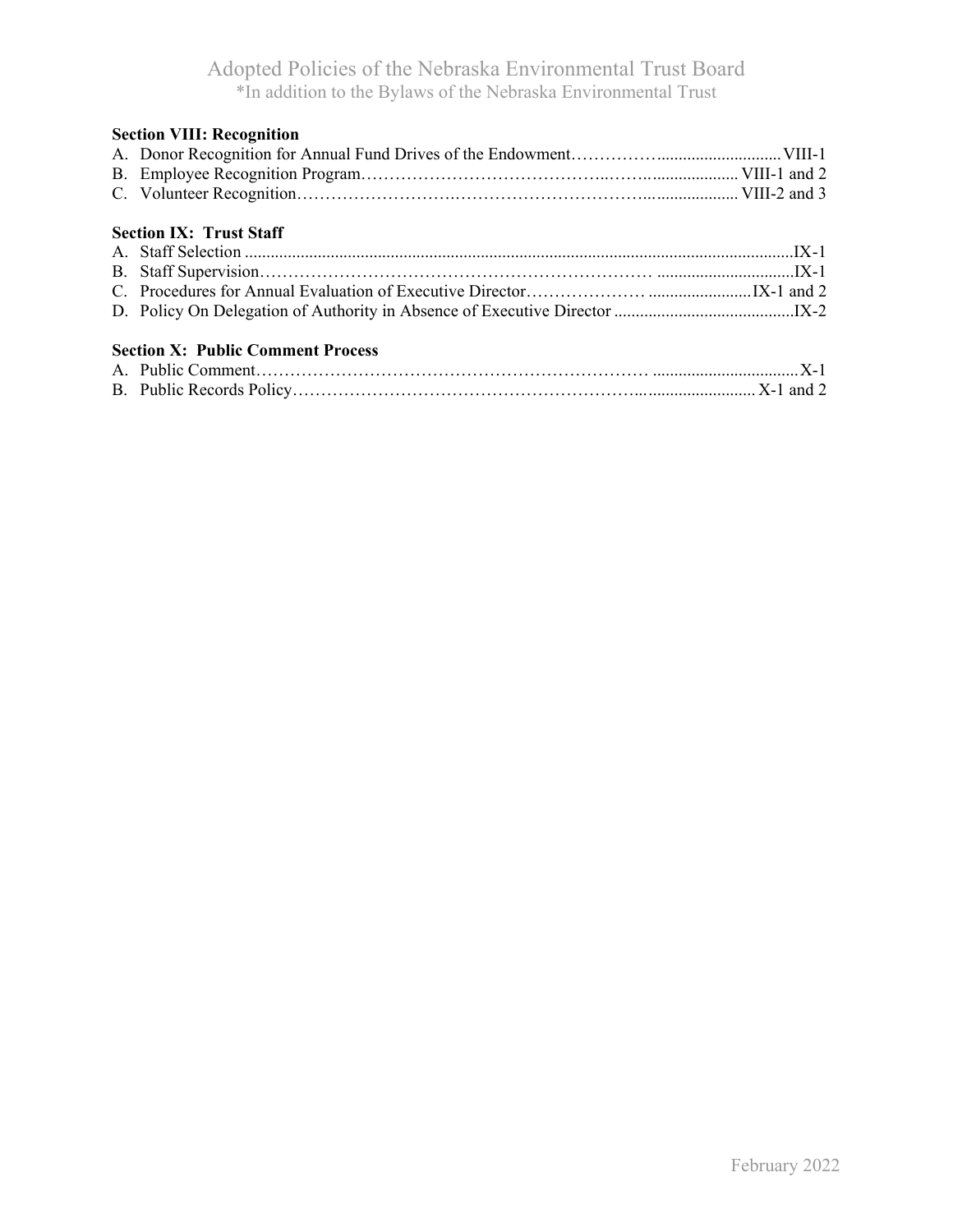# **Section I: Budget**

A. Biennial Preparation

 Staff will prepare a biennial budget request and any deficit requests or budget modifications to be presented to the Appropriations Committee of the Nebraska Legislature with the direction and guidance of the Trust Board's Finance Committee. Staff will collaborate with the Director and staff of the Nebraska Game and Parks Commission in development and presentation of the budget documents. **Proposed Date:** 03/19/2000 Ad-Hoc Committee on Operations **Adopted Date:** 08/08/2000 **Revised Date:** 04/03/2002

B. Policy on Board Member Continuing Education

 Members of the board of the Nebraska Environmental Trust must be well informed on a broad range of current issues and practices in the fields, which the Trust supports through grant funding, in order to maximize grant-making effectiveness.

 Board members are encouraged to actively participate in state and national conferences, symposia and seminars for this purpose. When a board member wishes to attend events representing the Trust, travel and registration arrangements will be made by the Trust staff. Reimbursement for expenses will be consistent with state travel policies in effect at the time of travel. The board member is to present a brief report on significant issues and insights gained from the event for the benefit of other board members at the next scheduled board meeting following the event.

**Proposed Date:** 11/03/2005  **Adopted Date:** 11/03/2005

C. Policy on Seeking Grants

 No individuals or unit of the organization shall solicit funds originating from Nebraska Environmental Trust funds.**Proposed Date:** 11/13/2006 Finance Committee  **Adopted Date:** 11/13/2006

D. Policy of Executive Director Spending Authority

Nebraska statute 81-15,173 (4) provides the Nebraska Environmental Trust (NET) the power to contract to receive goods and services. This policy of the NET provides that the Executive Director shall have the authority to execute purchases and contracts on behalf of the NET for all goods and services under \$2,000 when such expenditures do not exceed the adopted budget and are reviewed by the NET Board when financial statements are provided.

The NET Board authorizes the Executive Director to execute service agreements for all contracts for services under \$25,000 annually that includes planning, programming and administrative services that do not exceed the adopted budget and are reviewed by the NET Board when financial statements are provided.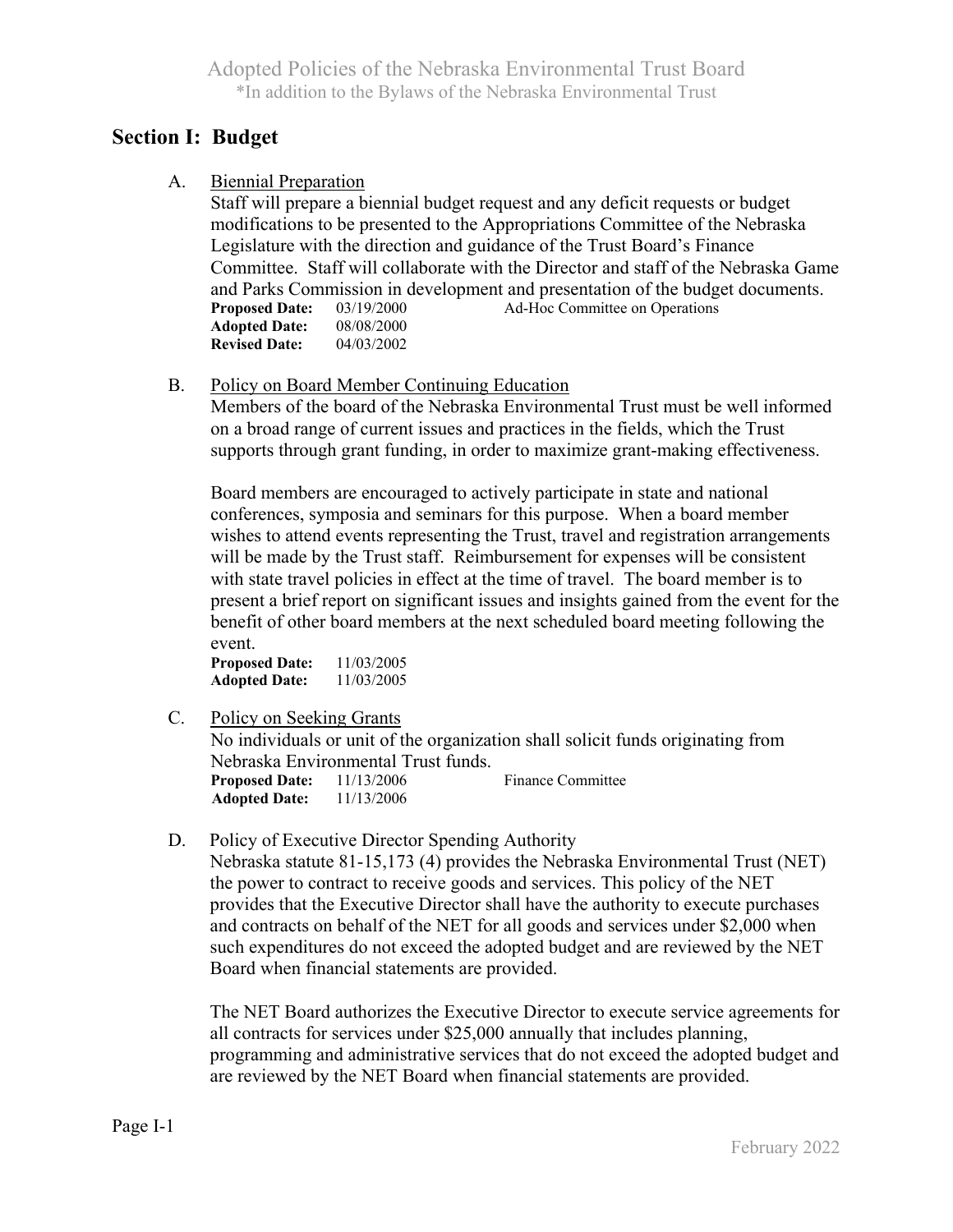These limits are in keeping with the State of Nebraska Procurement Manual – Updated September 14, 2018. Purchases and contracts made by the Executive Director shall follow the most current Nebraska Procurement Manual as it is updated.

**Proposed Date:** 02/03/2022 Finance Committee<br>Adopted Date: 02/03/2022 **Adopted Date:**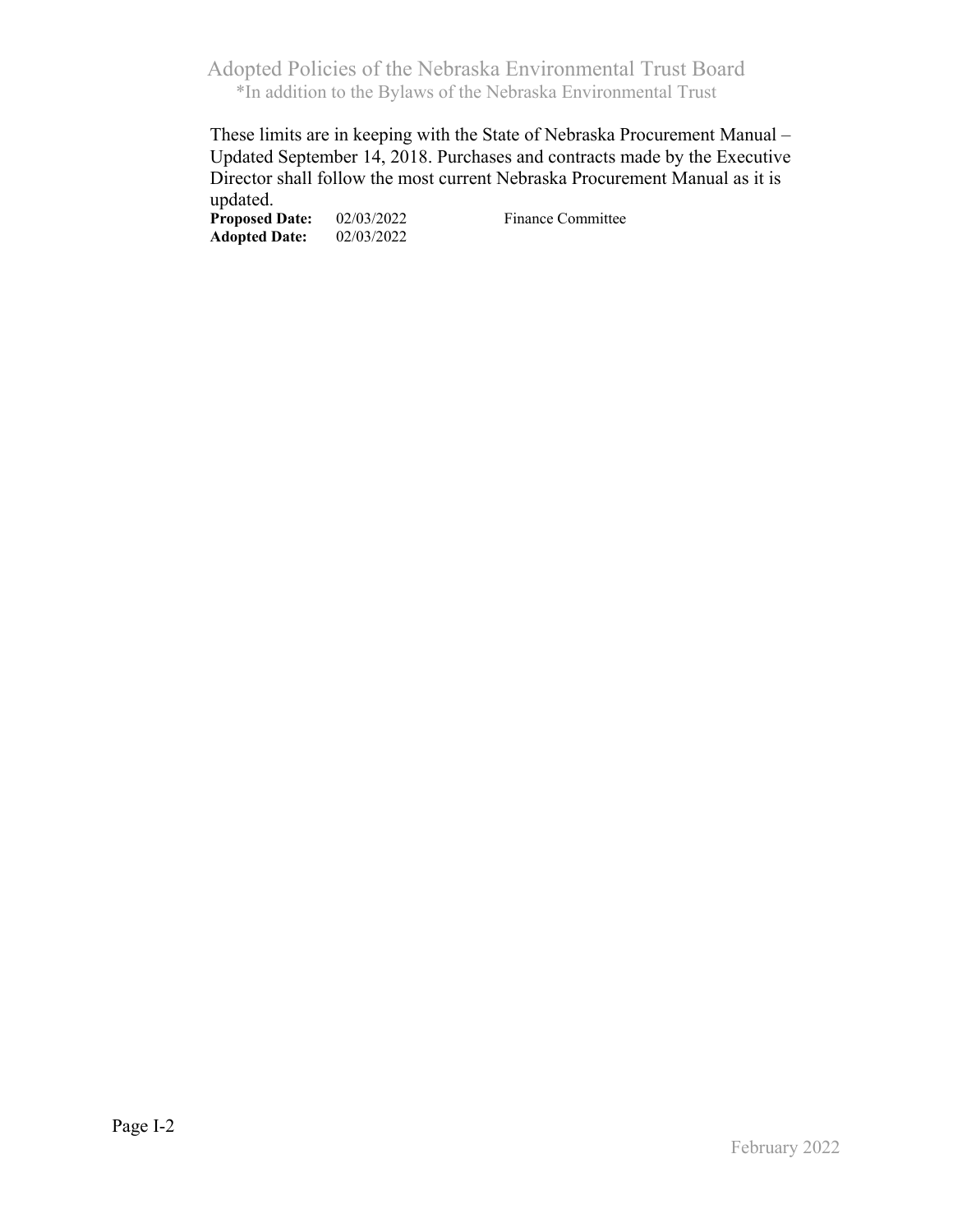### **Section II: Committees**

A. Executive Committee

 The Executive Committee acts as a search committee to develop a list of candidates for consideration by the Board in selecting an Executive Director for the Trust. The Committee monitors performance and progress of the Executive Director, and is responsible for resolving performance complaints regarding the Executive Director.

 The Executive Committee is responsible for annual evaluation of the Executive Director and will solicit comments from the full Board prior to meeting with the Executive Director to conduct the performance evaluation. In case of unsatisfactory performance, the Executive Committee may recommend termination of employment of the Executive Director to the Board for ratification.

 All board members have access to the Executive Director's personnel file.**Proposed Date:** 11/01/2001 Legislative Program Review **Adopted Date:** 02/13/2002<br>**Revised Date:** 07/25/2008 **Revised Date:** 

#### B. Finance Committee

|                       |            | The Finance Committee may establish a volunteer advisory council. |  |
|-----------------------|------------|-------------------------------------------------------------------|--|
| <b>Proposed Date:</b> | 03/19/2000 | Ad-Hoc Committee on Operations                                    |  |
| <b>Adopted Date:</b>  | 08/08/2000 |                                                                   |  |
| <b>Revised Date:</b>  | 04/03/2002 |                                                                   |  |

#### C. Grants Committee

Notice of all meetings of the Grants Committee will be published.<br>**Proposed Date:** 11/14/2001 Legislative Program Evaluation Unit<br>**Adopted Date:** 11/14/2001 **Adopted Date: Revised Date:** 07/31/2003

 Members of the Grants Committee who visit a site where an application is filed and under consideration for funding shall report on the visit to the Committee at the next meeting following the visit. **Adopted Date:** 04/03/2002

#### Records Policy:

- 1. Staff recommendations will be part of the grant file, and provided to applicants upon request only.
- 2. Committee members will sign their score sheets so that they can be returned to them. Staff will record the individual scores and retain them, as well as the average score, in order to substantiate the average if questioned. Committee member abstentions will be recorded with each vote concerning a grant where a possible conflict of interest is noted.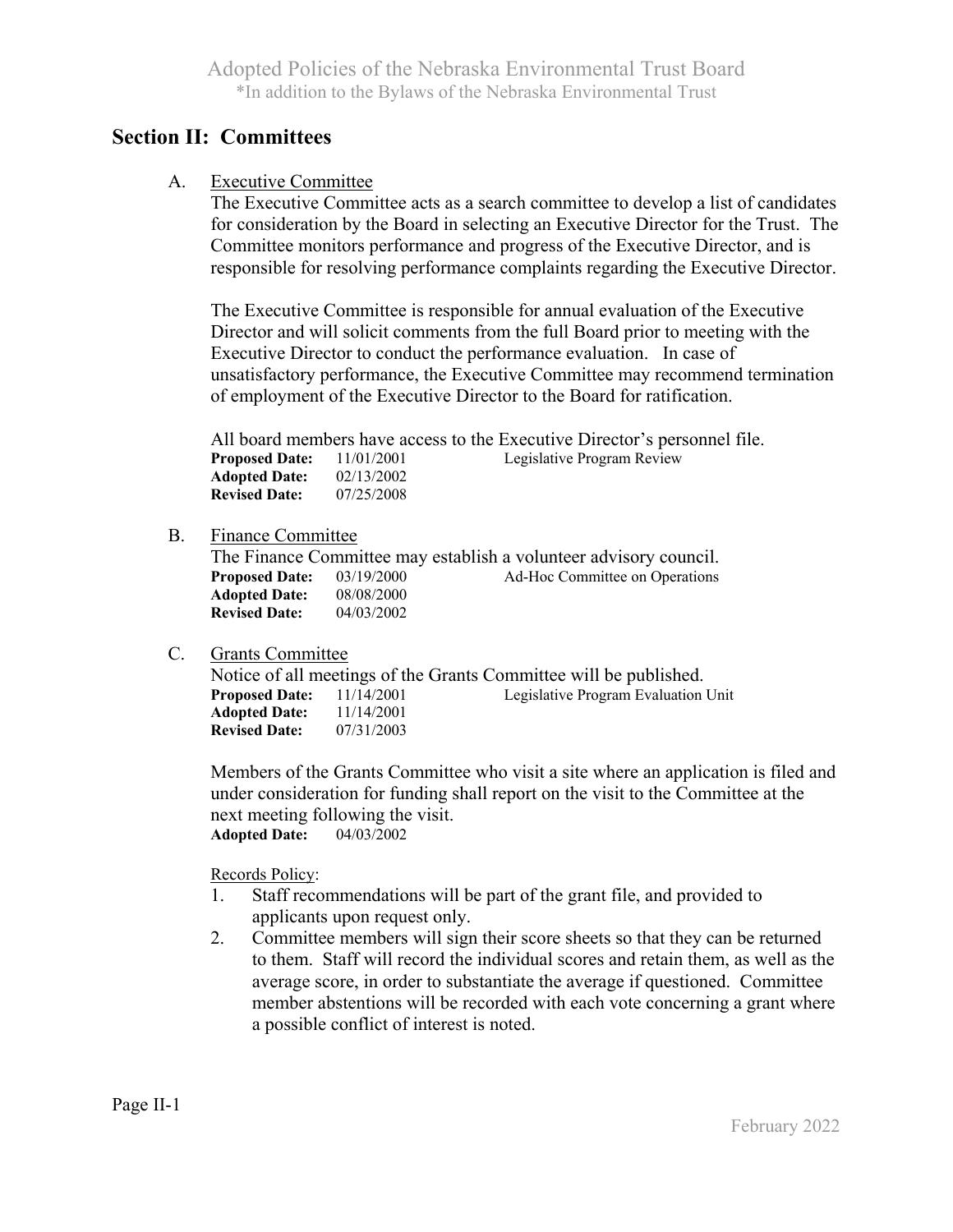3. Staff will retain working documents of the committee for one year following issue of recommendations. Committee members will retain their own notes and voting records at their own discretion. **Proposed Date:** 11/01/2002 Grants Committee **Adopted Date:** 11/01/2002

Policy on "Additional Funds" Available Prior to Grant Awards:

- 1. The Grants Committee will have a "goal" not to carryover more than \$200,000 to the next grants cycle. The committee will also strive to provide better lottery transfer projections and to avoid tie rankings.<br>**Proposed Date:** 07/20/2007 Grants Committee<br>**Adopted Date:** 07/20/2007 Board Action **Adopted Date:** 07/20/2007 Board Action
- D. Legislative Committee

 The Legislative Committee meets before the fourth quarter Board meeting to prepare and review policy guideline recommendations for the Board. The Committee meets again soon after the  $10<sup>th</sup>$  day of the legislature to review bills and recommend Trust position(s) based on adopted policies. Staff will confer with the Governor's office on recommendations. Committee recommendations would then be distributed to the Board, and would stand as approved unless three members call for reconsideration of a position. The Committee meets as needed otherwise. **Proposed Date:** 11/01/2002 Legislative Committee **Adopted Date:** 11/01/2002<br>**Revised Date** 04/04/2003 **Revised Date** 

Legislative Committee Guiding Policy Statements:

- 1. The Trust may support legislation to develop a long-range environmental benefit, which encompasses the vision of Nebraskans.
- 2. The Trust Board is charged with setting priorities and distributing funding through a competitive process for the benefit of Nebraska's natural resources. The Trust generally opposes legislation to reduce its funding; however, when redirection of funds is to benefit resource conservation, the Legislative Committee will develop a recommendation of position for board action.<br>**Proposed Date:** 10/31/2003 Legislative Committee Legislative Committee  **Adopted Date:** 10/31/2003  **Revised Date:** 11/08/2004; 11/03/2005

#### E. Technical Advisory Committee: Qualifications

 An employee of a state or federal agency may be nominated by the agency to serve as a technical advisor to the Trust. Who has expertise in fields relevant to evaluation of application including finance. A privately employed individual must possess advanced training in a field relevant to evaluation of applications or finance submitted to the Trust, and five years of professional experience.

 A technical advisor has the right to 1) decline any review for any reason, 2) request and receive supplemental information through the Trust office, and 3) expect their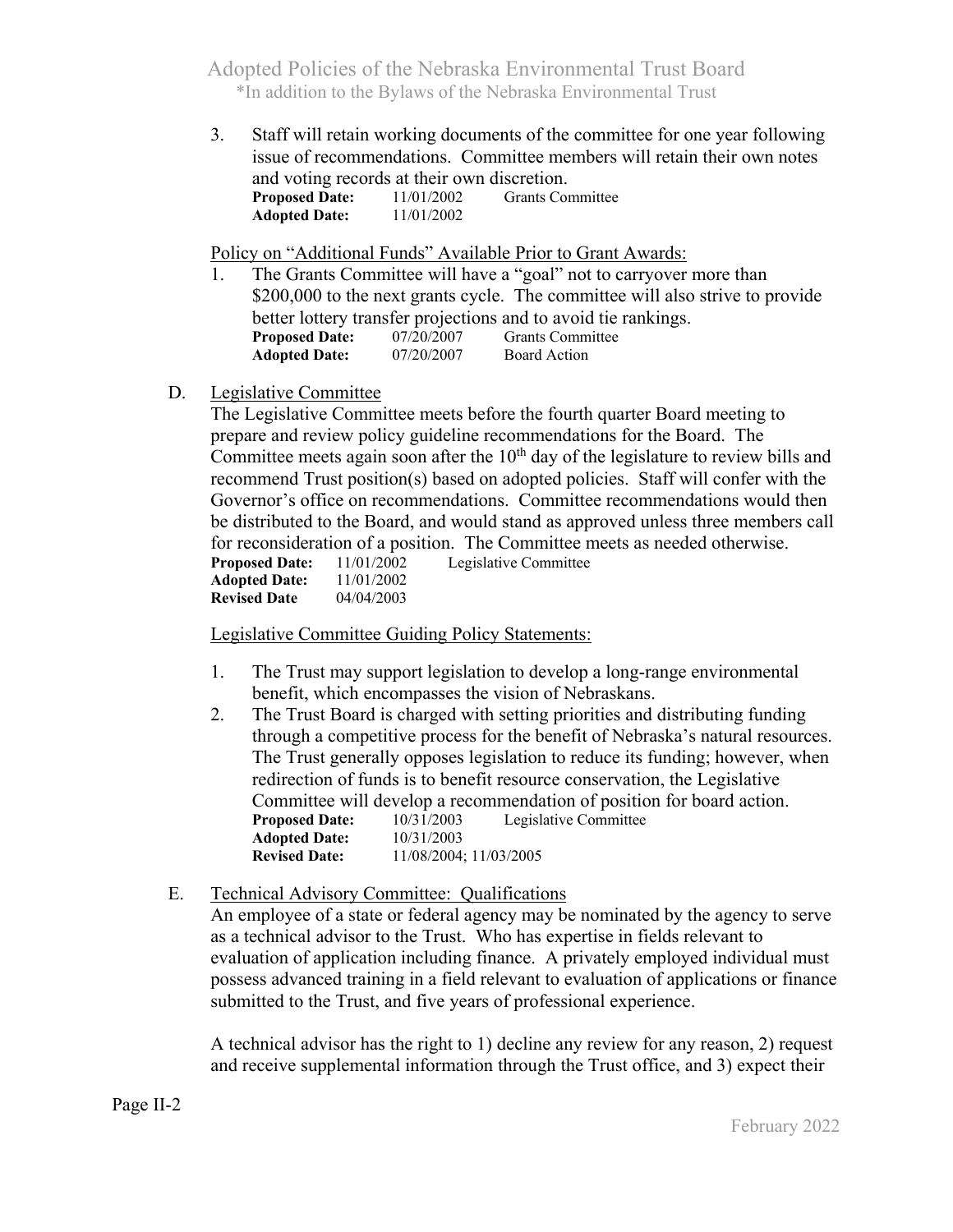comments to be treated as confidential until the evaluation process is complete. The Nebraska Department of Revenue and the Banking and Finance will be added as technical reviewers for those applications deemed as needed.<br>Proposed Date:  $12/04/1994$ **Proposed Date:** 12/04/1994<br>**Adopted Date:** 02/13/1995 **Adopted Date:**<br>Revised Date: **Revised Date:** 04/03/2002; 11/7/2011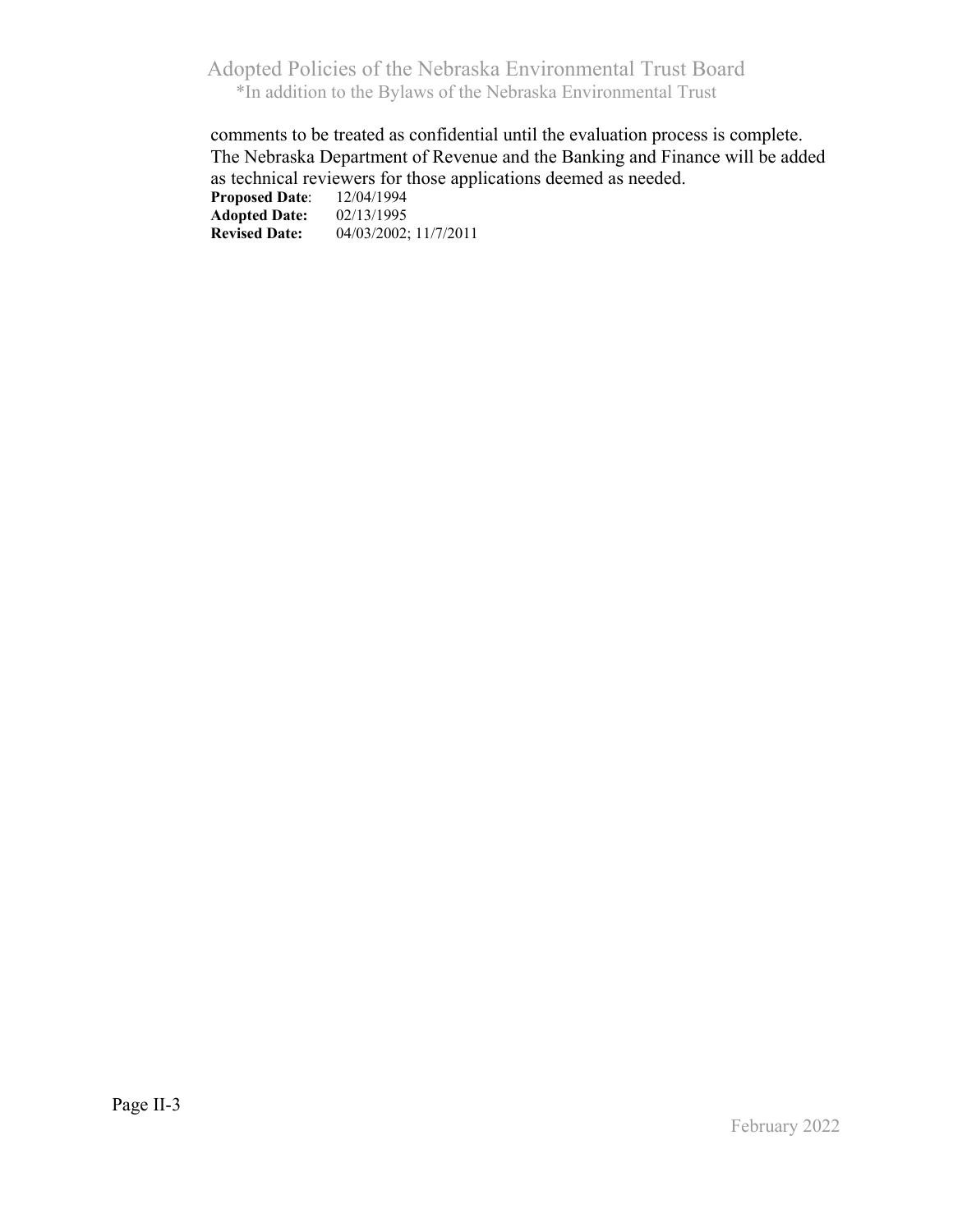# **Section III: Conflict of Interest**

#### A. Board Members

The Executive Director shall provide all members of the Board of the Nebraska Environmental Trust with a form to declare potential conflict of interest at the same time annual application summaries are distributed, following the annual application deadline. Board members will review the application summaries, and complete the form as necessary. Members will return the completed form directly to the Nebraska Accountability and Disclosure Commission.

Agency representatives on the Board are exempt from filing these statements related to any applications submitted by their agencies.

 Board members will abstain from voting on any application recommendation or grant award action where a conflict of interest has been found.

 Any member of the Board who is also director of a state agency shall abstain from voting on applications, which would provide funding primarily to his or her agency.

 Board members will not accept gifts of more than nominal value from applicants nor accept remuneration for travel costs, meals or other expenses during the course of visits to applicant sites from sources other than the Nebraska Environmental Trust.

| Proposed Date: $11/14/2001$ |            | Legislative Program Evaluation Unit                  |
|-----------------------------|------------|------------------------------------------------------|
| <b>Adopted Date:</b>        | 11/14/2001 |                                                      |
| <b>Revised Date:</b>        | 04/03/2002 |                                                      |
|                             | 02/04/2010 | Board Action Advice of Accountability and Disclosure |
|                             |            | Commission Staff                                     |

#### B. Grant Staff

Trust staff members will not accept gifts of more than nominal value from applicants or grantees, nor accept remuneration for travel costs, meals or other expenses during the course of visits to grantee or applicant sites from sources other than the Nebraska Environmental Trust.

**Proposed Date**: 04/3/2002 Ad-Hoc Committee on Bylaws, Policy and Contracts **Adopted Date:** 04/3/2002

C. Technical Advisory Committee

Each member of the committee is expected to abide by the following conditions:

- 1. Treat information as confidential during the review process. Questions regarding the project should be referred to the Trust Office. Discussion of an application with other reviewers is appropriate.
- 2. Disclose any relationship s/he may have or have had with an applicant or project that could influence your evaluation.
- 3. Declare a conflict of interest, if s/he feels one exists for any reason. No explanation of the nature of the conflict is required. The reviewer is to return any such application to the Trust office immediately.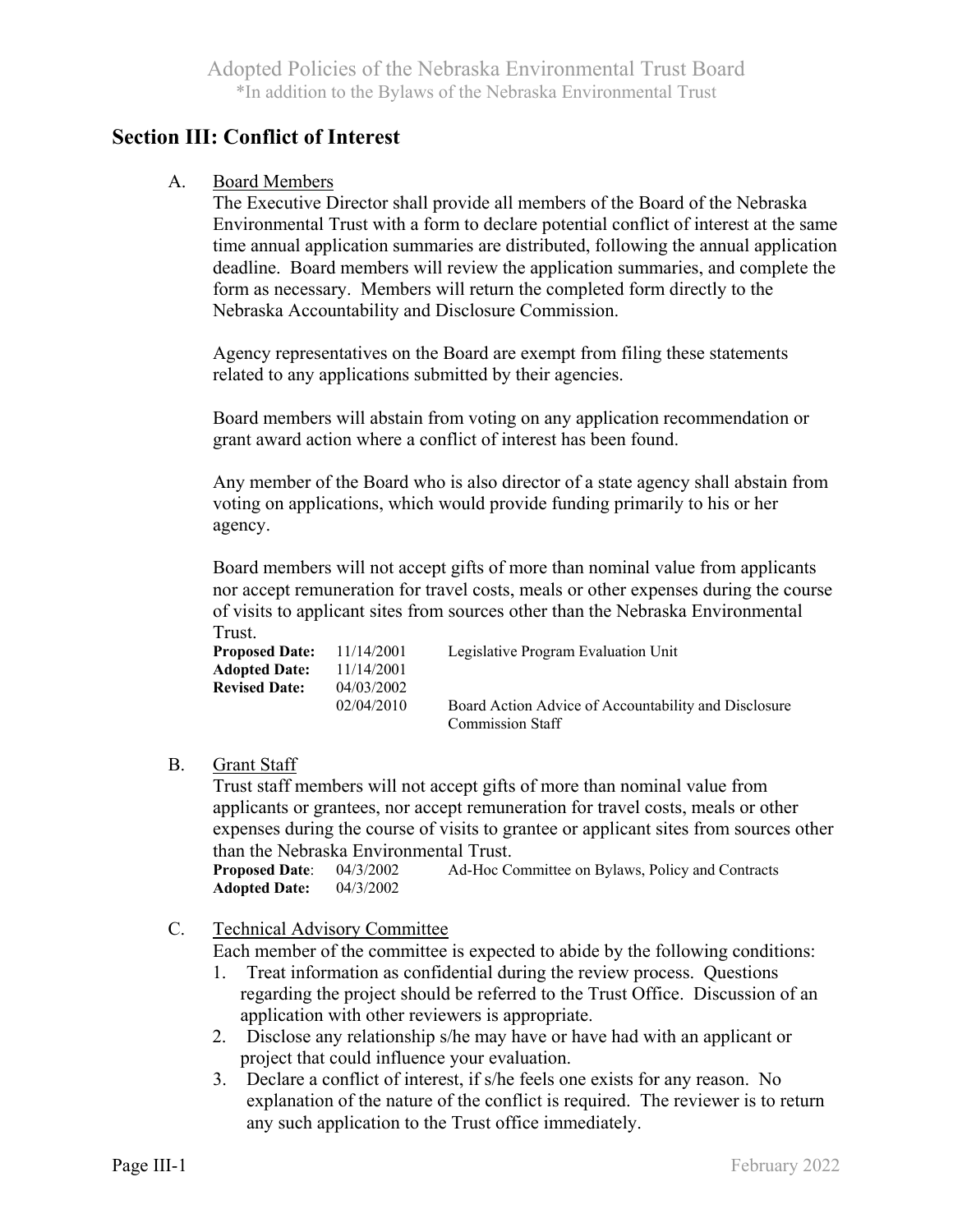4. Reviews will be completed and applications returned to the Trust office by a date determined annually by the Executive Director.

| <b>Proposed Date:</b> | 12/04/1994 |
|-----------------------|------------|
| <b>Adopted Date:</b>  | 02/13/1995 |
| <b>Revised Date:</b>  | 04/03/2002 |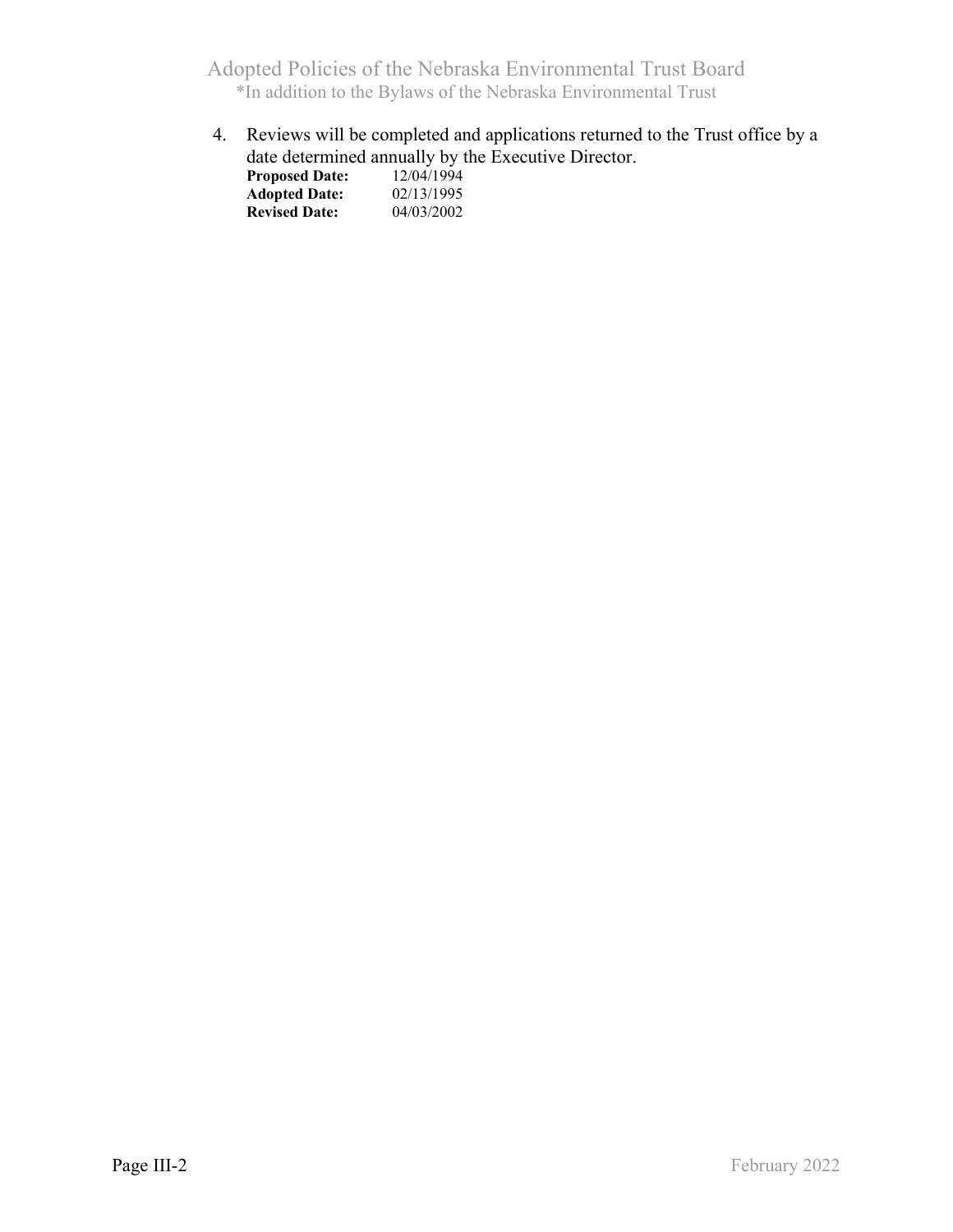# **Section IV: Endowment**

- A. Gift Receipt Policy
	- 1. The Nebraska Environmental Trust will refuse to accept any bequest that might prove to be more of a cost than a benefit.
	- 2. The Nebraska Environmental Trust does not act as trustee. A trustee selected by the donor must perform the administration of trusts.
	- 3. The Nebraska Environmental Trust will accept gifts designated for specific purposes or projects within the parameters of the Trust's grant-making mission in amounts of \$25,000 or more. Distribution of designated gifts must be consistent with the eligibility requirements and ratings process.
	- 4. The organization shall accept only those gifts the transference and implementation of which shall be deemed consistent with public laws and/or regulations and/or public policy of the respective incorporating State and the Federal Government.
	- 5. The organization shall accept only those gifts that are consistent with the mission, goals, purposes, and services of the organization for the implementation and support of its accepted administrative practices and the pursuit of its programs of public service.
	- 6. No individuals or unit of the organization shall solicit funds in the name of or on behalf of the organization until and unless authorized to do so by the governing board, the chief executive officer or their officially approved representative. Any funds or grants accepted shall not be from programs or organizations whereby the available funds were provided in whole or in part from the Nebraska environmental Trust.
	- 7. Purposes for which funds shall be sought shall be cleared in advance of any solicitation of any potential donor by the chief executive officer of the organization.
	- 8. Gifts, grants, and gift instruments may be received by the chief executive officer or his/her designee but can be accepted officially only by the Trust Board or by a committee so designated as managers of the public trust.
	- 9. No individual in the employ of the organization shall verify the value of a gift in written form other than cash and checks for tax deduction purposes.
	- 10. Gifts of art, furniture, books, stamps, coins, libraries and other collections must have values assessed by properly accredited appraisers retained by potential donors for appropriate gift tax credit according to 1984 IRS regulations. The organization shall acknowledge receipt of such properties but must not verify values.

| .                     |            |
|-----------------------|------------|
| <b>Proposed Date:</b> | 01/31/2001 |
| <b>Adopted Date:</b>  | 02/27/2001 |
| <b>Revised Date:</b>  | 11/13/2006 |
|                       |            |

**Financial Resources Committee**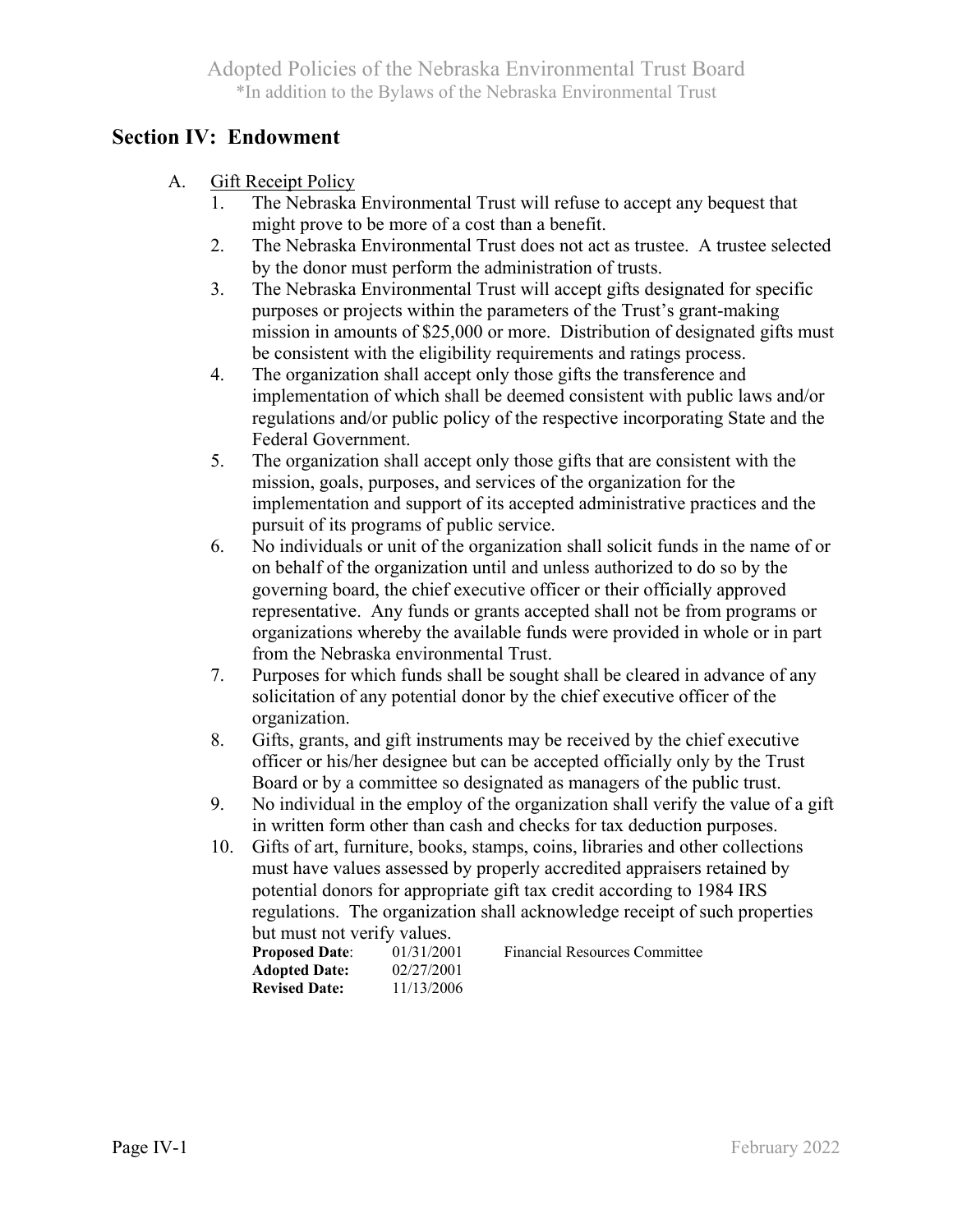#### B. Investment Policy

 All gifts, grants, bequests, royalties or donations received by the Nebraska Environmental Trust shall be credited to the Nebraska Environmental Endowment Fund, for any purpose allowed under the provisions of the Nebraska Environmental Trust Act.

 The monies in this fund shall be invested with the objective of earning the highest return possible among the options offered by the State Investment Officer. Earnings on the Endowment account will be reinvested in that account.

 The Board may accept restricted funds into the Endowment for purposes with the mission of the Trust, subject to statutory provisions.

| <b>Proposed Date:</b> | 02/13/2000           | Financial Resources Committee |
|-----------------------|----------------------|-------------------------------|
| <b>Adopted Date:</b>  | 02/13/2000           |                               |
| <b>Revised Date:</b>  | 04/3/2002: 04/7/2005 |                               |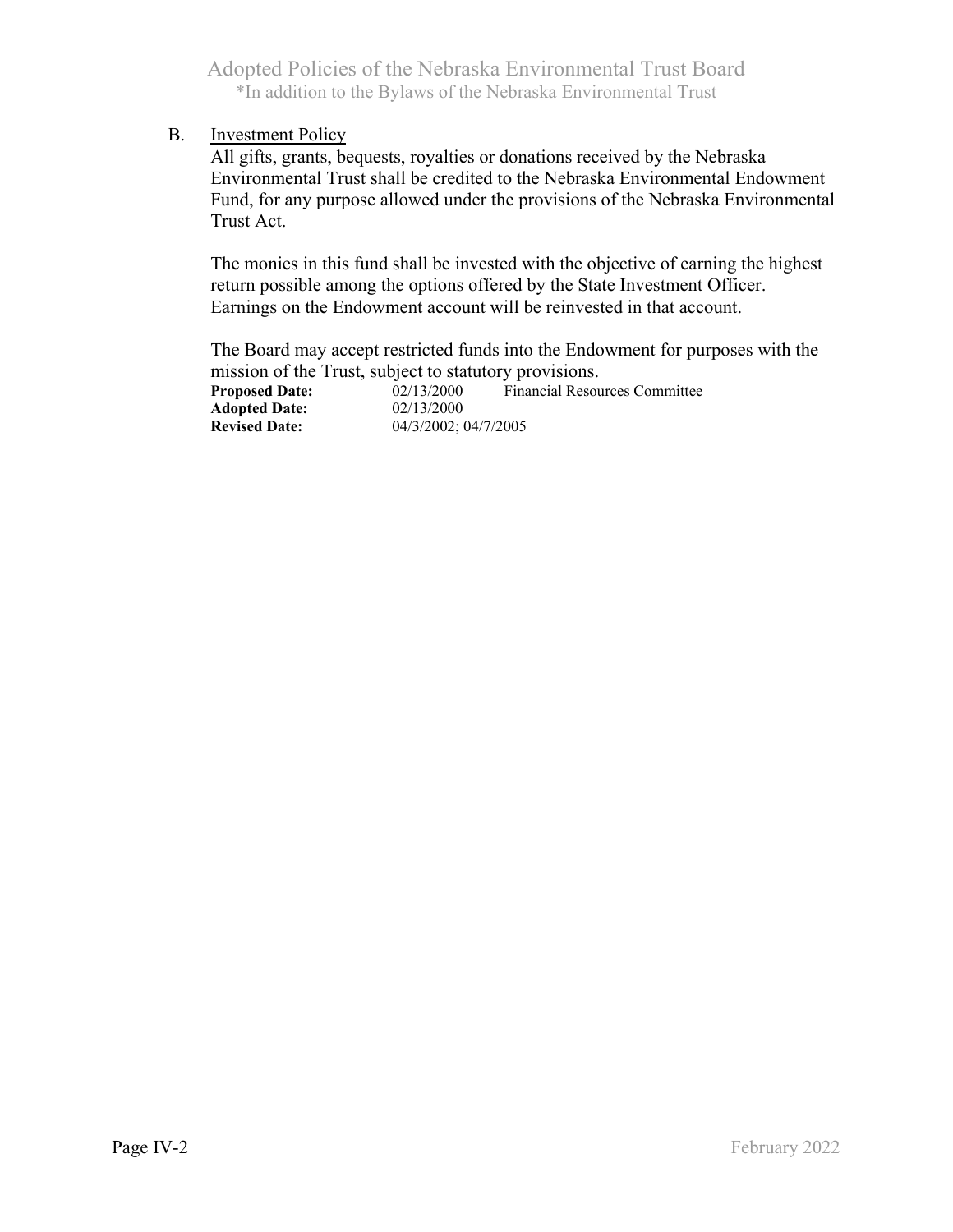## **Section V: Grant Applications**

A. Duplication of Grant Awards with NDEE\*

 To prevent duplication of grant awards by the Nebraska Environmental Trust and the Nebraska Department of Environment & Energy, Trust staff will:

- 1. Provide a full list of applications submitted to the program following each application deadline to the other agency for review.
- 2. All Nebraska Environmental Trust recycling grants will be provided to the NDEE staff for technical review.
- 3. The rank order and draft recommended funding list will be provided to NDEE staff as soon as available for review. **Proposed Date:** Interagency Agreement **Adopted Date:** 07/20/1999
- B. Eligibility: Historical & Cultural Resources

 The Nebraska State Historic Preservation Office (SHPO) shall receive a copy of the recommended funding list and copies of any applications where there may be an issue of preservation and protection of historic properties pursuant to federal 36 CFR Part 800, Section 106 Review.

 The SHPO shall issue binding opinions on projects where federal funds or permits are provided or required. The opinions of the SHPO on projects without federal funding or permits are not binding. In all cases, decisions to fund an application

reside with the Trust Board.<br>**Proposed Date:** Interagency Agreement<br>**Adopted Date:** 08/16/1994 **Adopted Date:** 

C. Eligibility: Non-Game & Endangered Species Act

 The Nebraska Heritage Program of the Nebraska Game and Parks Commission shall receive a copy of the recommended funding list and copies of any applications where there may be an issue of preservation and protection of protected species pursuant to Neb. Rev. Stat. Sections 37-430 et seq.

 The Program shall issue binding opinions on compliance. In all cases, decisions to fund an application reside with the Trust Board. Grant contracts issued by the Trust will specify, "The Sponsor agrees to undertake at its own expense any action which may be required to ensure compliance with the Nongame and Endangered Species Act, Neb. Rev. Stat. Sections 37-430 et seq."<br>**Proposed Date:** Interagency Agreement  **Adopted Date:** 08/16/1994

D. Eligibility: Private Gain

 Benefits from a Nebraska Environmental Trust Grant must be public in nature. Private benefit, especially private financial gain, must be incidental to the project. This may create a special challenge for private landholders seeking to improve their property or for for-profit enterprises seeking assistance for their operations. The following list is provided as an illustration of some, though not all, possible options that may demonstrate predominant public benefit of a project.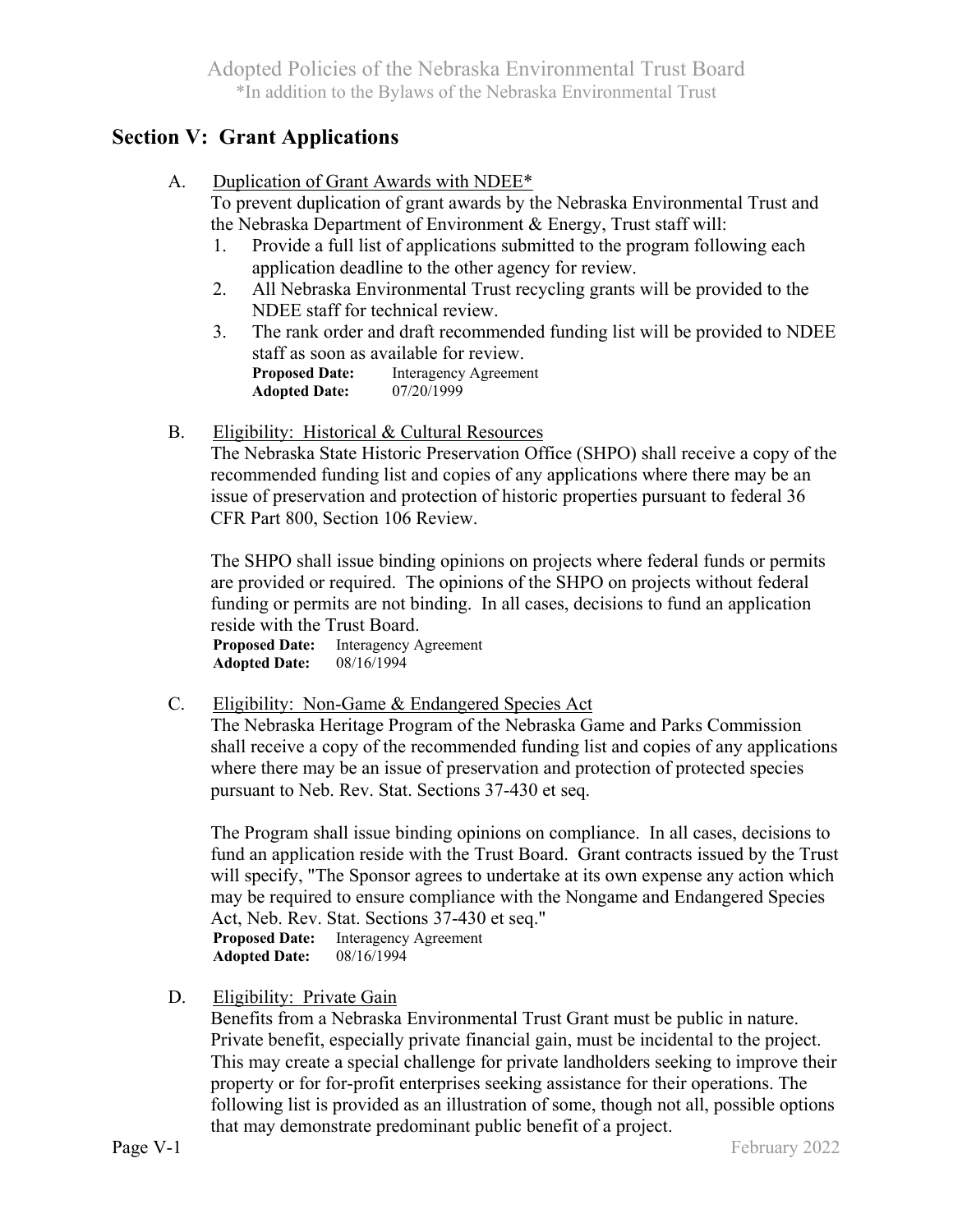An applicant could incorporate any or all of the following components into a proposal in order to demonstrate that a project results in public gain:

- 1. The project is co-sponsored by at least one public entity in full partnership. The entity will determine appropriate public benefit as a pre-condition to partnership.
- 2. Incidental private gain, e.g. increased equity value, reverts to the public sector.
- 3. The project returns a benefit value to the public exceeding the dollar amount of the grant, and the grant represents the minimum investment required in order to produce the projected benefits to the public; and there is clear public need that is unmet and the private sector is unlikely to meet this need without public assistance.

 An applicant could incorporate the following into a proposal to help determine that a project results in public gain when seeking funds for the improvement of private property:

- 1. The increase in ecosystem value can be quantified; e.g., tons of soil conserved, volume of water with measures of clarity, purity, etc.
- 2. The increase in value of private property is quantified; and the increase in ecosystem value clearly exceeds the increase in the value of private property; and the grant represents the minimum investment required in order to produce the projected benefits to the public.
- 3. A private property owner might enter into an agreement granting equity interest, a conservation easement, or like arrangement with a public entity to demonstrate how the private gain is to be repaid.

 The burden of proof of any of these conditions lies with the applicant. **Proposed Date:** 12/13/1994<br>**Adopted Date:** 02/07/1995 **Adopted Date:** 

#### E. Eligibility: Studies Mandated by Statute

 Attorney General Opinion #01015, dated April 13, 2001, rules that studies are not a regulatory program, and that a statutory requirement to conduct a study is not a regulatory mandate. **Proposed Date:** Attorney General Opinion 01015

 **Adopted Date:** 04/13/2001

### F. Eligibility: Wellhead & Watershed Protection

 Towns/Natural Resources Districts (NRDs)/Organizations (etc.) could seek funding for the following Wellhead Protection (WHP) or Watershed Protection activities from the Environmental Trust. These are above and beyond the activities/tasks that the Nebraska Department of Environment and Energy (NDEE)\* will do or that are required by 1996 amendments to the Safe drinking Water Act (SDWA) for the Source Water Assessment Program (SWAP).

 Additionally, this list is not inclusive; other activities may be eligible as well. Please note that these activities are meant for Wellhead Protection Areas (WHPAs) or the identified critical zone above a surface water intake for public drinking water supplies.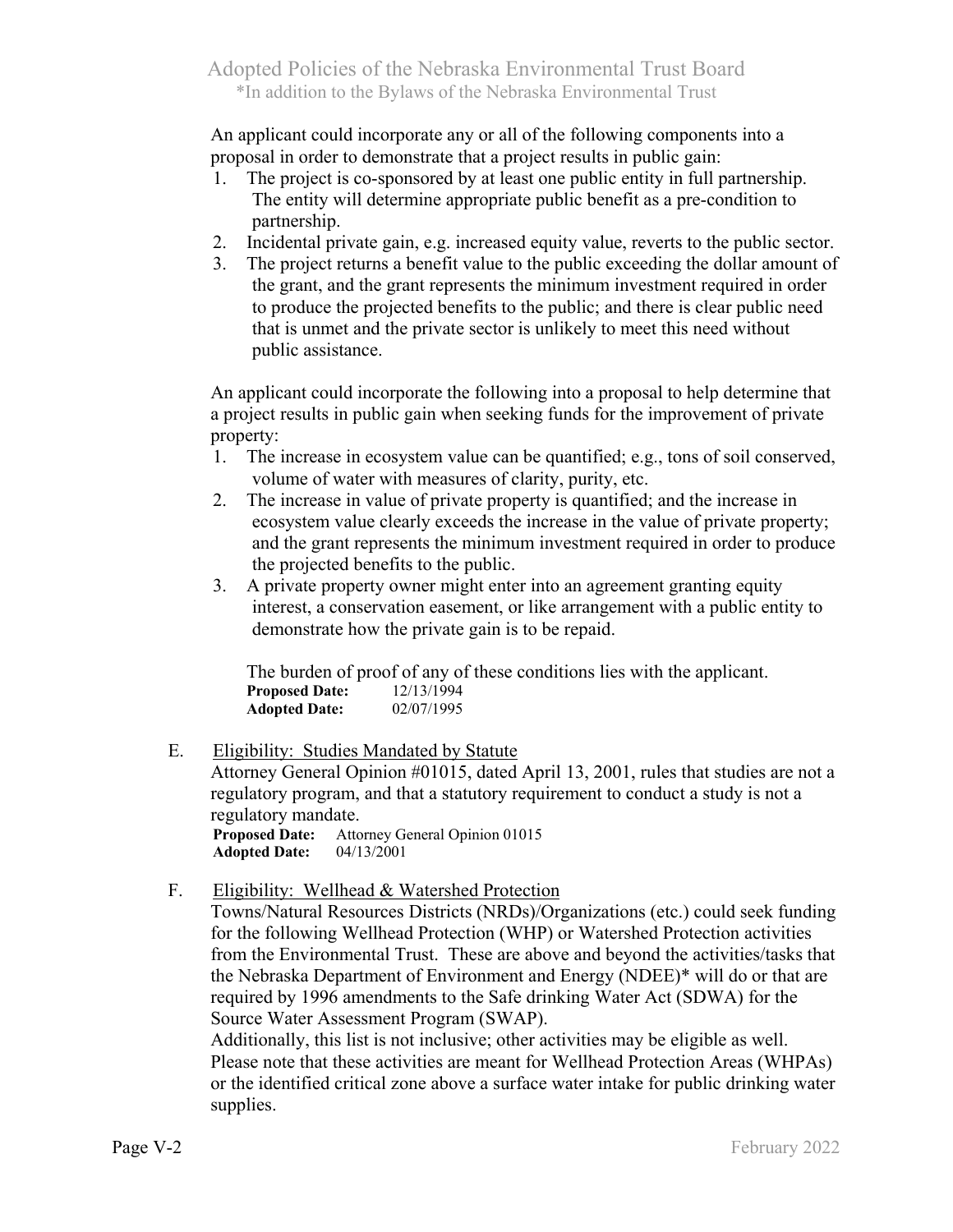- 1. Siting and utilizing monitoring wells, including activities such as:
	- installing wells
	- Pump tests
	- sampling and analysis
- 2. Volunteer stream monitoring efforts in critical watershed areas.
- 3. On-the-ground contaminant source inventory, including business and landowner surveys.
- 4. Education/citizen involvement and outreach, including activities such as:
	- meetings
	- mailings
	- brochure development and mailing
	- signs for WHPA
	- "give-aways" such as door hangers, magnets, pencils
	- workshops
	- source water information on community or school web sites
- 5. Cost-share on abandoning wells in Wellhead Protection Area. Cost sharing should make up the rest of the amount the NRD will provide (grantees should demonstrate coordination with NRD prior to application to Trust).
	- Example: NRD may contribute 70%, town could provide 25% or 30% or \$100 or some other amount.
	- NOTE: Closing illegal wells properly is a requirement in Title 178.
- 6. Identifying abandoned wells Communities can sponsor community programs to locate unused wells, educate the public on the dangers to children (from falling into old wells), and the threat to ground water quality, and start the job of getting those wells properly abandoned.
	- These activities could be tied into a well-abandonment demonstration.
- 7. Cost-share on Best Management Practices (BMPs) for nonpoint source pollution (suggest that applicants work with/through NRD or Natural Resources Conservation Service (NRCS) or UNL Cooperative Extension). The following are examples of BMPs for ground water or surface water protection, and while they are applicable to all ground water and surface water protection, the main focus on this list is protection of public drinking water supplies:
	- irrigation management
	- soil testing for nutrients
	- extra irrigation well sampling
	- integrated pest management
	- fertilizer nozzle adjustment
	- manure testing for nutrients
	- buffer strips near stream
- 8. Development of local WHP plan or program, in connection with a planner or consultant.
- 9. Refinement of WHPA Communities might hire a consultant or engineer (or contract with the UNL conservation and Survey Division or the United States Geological Survey) to use better geologic and hydro geologic information to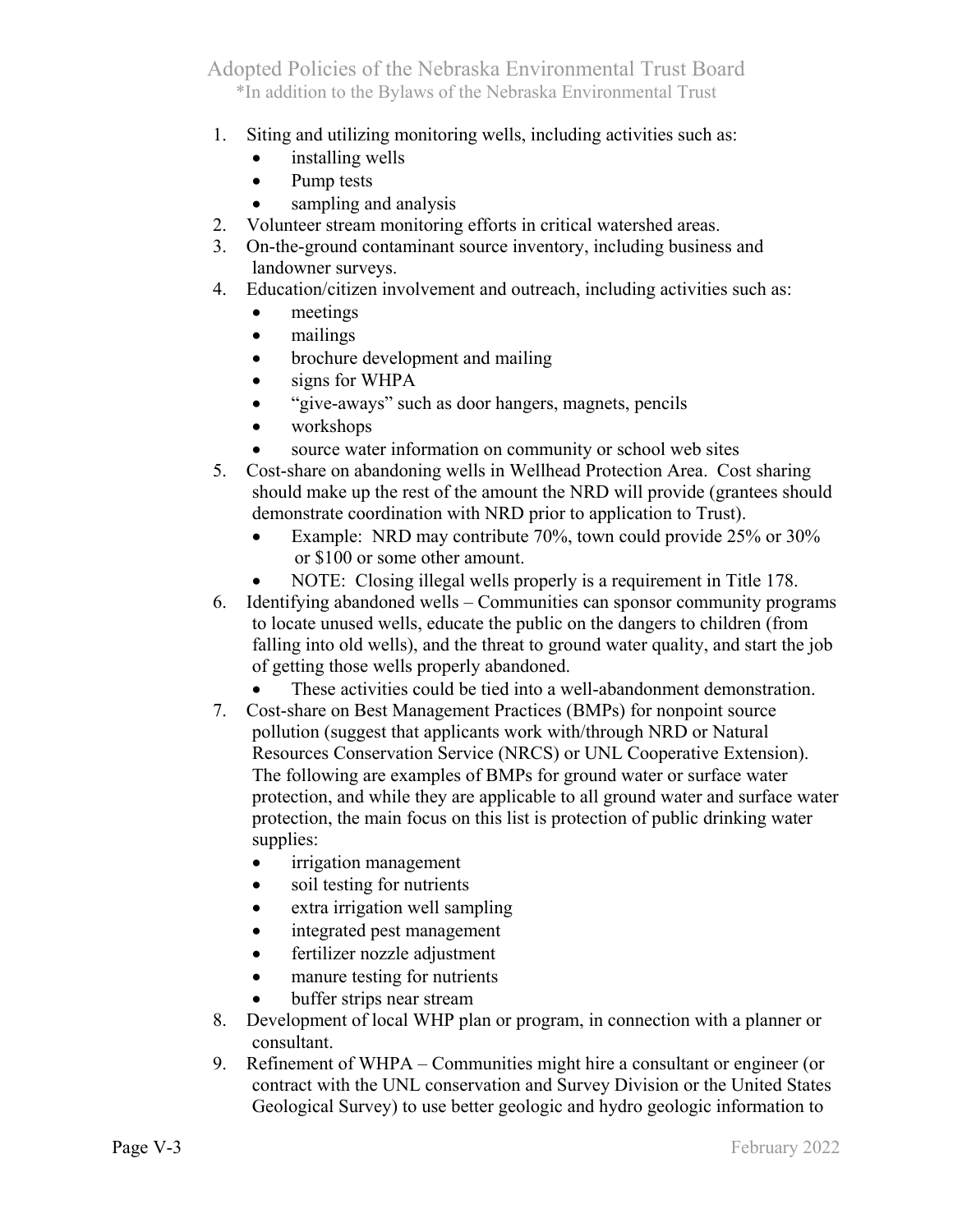develop a more sophisticated ground water model to draw an improved WHPA.

10. Other protective activities, innovative technologies, etc.

#### **Notes:**

 Where Phase 2 ground water protection areas have been established by an NRD, it would be necessary to learn what specific BMPs have been mandated and which are recommended. Phase 3 protection areas categorically constitute remediation, eligible under criterion 8: "The proposal does not implement actions mandated by regulation, except to remediate soil or ground water."

Committee recommends that cost share programs be eligible under criterion 8. However, we also note that many sources of funds are available for cost share, and recommend that the Environment Trust be a source of last resort.

Finally, the Committee recommends that municipal well sources be considered to have high environmental and socio-economic importance as such proposals are ranked.

**Proposed Date:** 07/01/1999 Ad-Hoc Committee on Ground Water Monitoring  **Adopted Date:** 08/17/1999

G. Public Notice of Applications Received and Rank Order List

 After all grant applications for a given year have been received and processed, staff will post the summary report of applications on the Internet, issue a press release advising the public that the report is available.

H. Comment Process on Grant Applications and Rank Order List

 When the Grants Committee reports the results of its ranking process to the Chairperson, staff shall issue a press release of the rank order list. The list will be posted on the Internet and be made available via U.S. mail upon request. Written public comment will be accepted until one week prior to the vote to award. Any correspondence and other documents (not part of the application) will be forwarded to the full Board by November meeting or put in the February and/or April meeting 14 days prior to the board meetings. Materials not withstanding revisions or subsequent L of this section. Only materials submitted for hearing. All materials will not be made part of record for the public hearing. A public hearing will be scheduled for the meeting at which the Board votes to award grants.**Proposed Date:** 11/14/2001 Legislative Program Review Committee Adopted Date: 04/03/2002 **Adopted Date: Revised Date**

I. Recognition Grant

 The Board may approve a simplified application form to facilitate applications for grants of less than \$15,000. Proposed Date:  $12/13/1994$  Public Hearing **Adopted Date:** 02/07/1995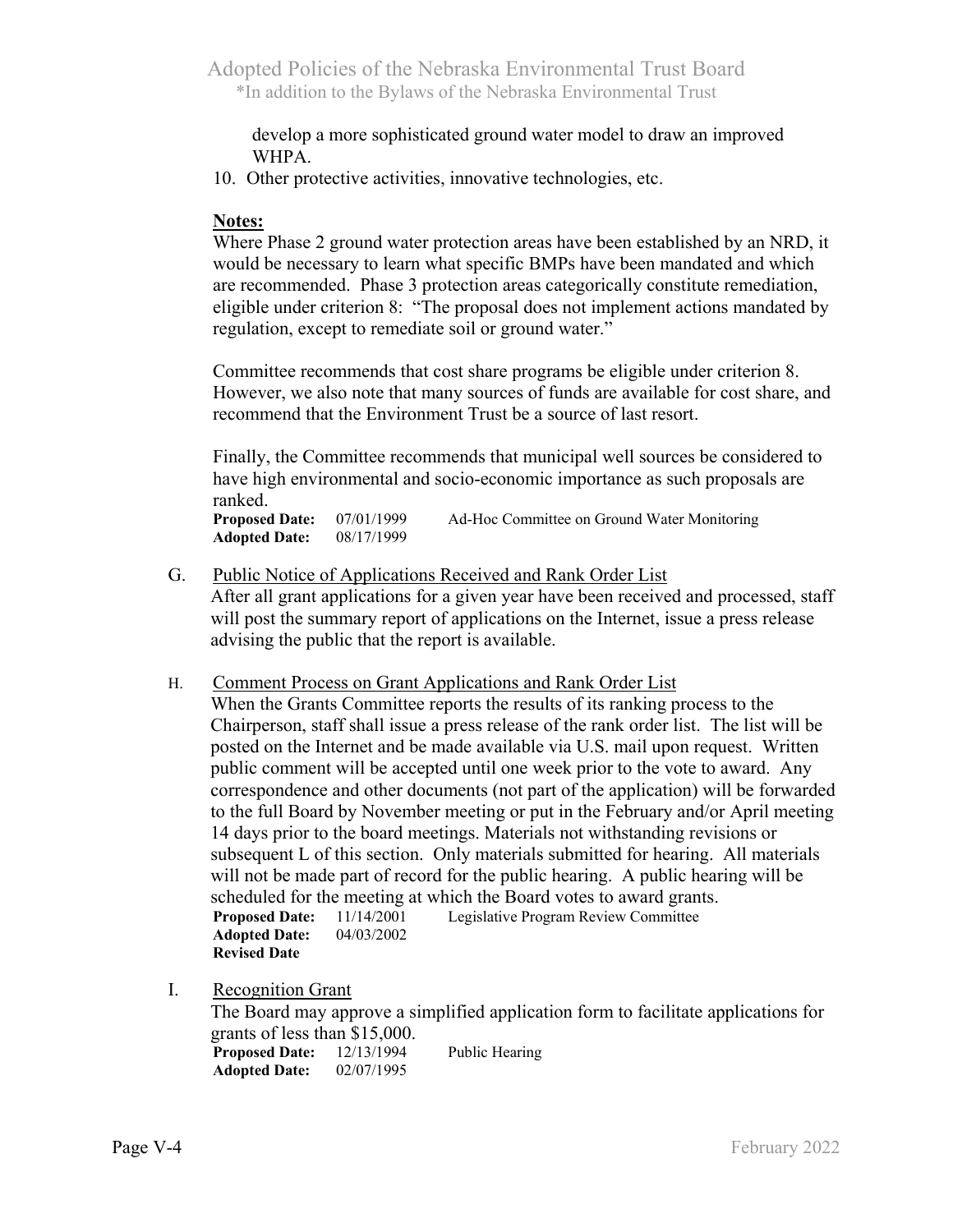J. Statement of Intent

 The Grants Committee may issue multi-year grant awards in total from funds on account, or may issue statements of intent to fund projects for up to two years forward, pending available funds and satisfactory progress and compliance with grant conditions.

 Second year statements of intent may not exceed 40% (25% new and 15% carried forward) of the total amount available to be awarded in a given year and third year intents may not exceed 15% of that total.

**Proposed Date:** 08/11/1997 **Adopted Date:** 08/12/1997 **Revised Date:** 04/03/2002

#### K. Confidentiality of Application and Associated Materials

 001. All records submitted to the Nebraska Environmental Trust in support of an application for grant assistance are considered public records subject to the exceptions provided in state law, including Neb. Rev. Stat.§84-712.05 and other sections as may be relevant.

 Any applicant may raise a claim of confidentiality for reasons identified in statute. The claim must be made in writing at the time of submission of the record or information to the Nebraska Environmental Trust

 If no claim of confidentiality accompanies the record or information when it is received, the claim is waived and the material may be made available to the public without further notice under 003.

 002. The applicant shall certify the record of information by placing on or attaching at the time of submission a cover sheet with appropriate notice, reasons for asserting the claim, and language, such as trade secret, proprietary, or confidential.

The appropriate notice and reasons for asserting the claim shall include:

 002.01 Certification that the record or information is entitled to confidentiality, identification of the statutory basis of the claim, and that the claim has not expired by its terms, been waived, or withdrawn;

 002.02 Description of reasonable measures that claimant has taken to protect the confidentiality of the information or records, and that it intends to continue to take such measures;

 002.03 Assurance that the information or record is not, and has not been, reasonably obtainable without the claimant's consent by other person (other than governmental bodies) by use of legitimate means; and

 002.04 Reasons why or how disclosure of the information or record is likely to result in substantial harmful effects to the business's competitive position and what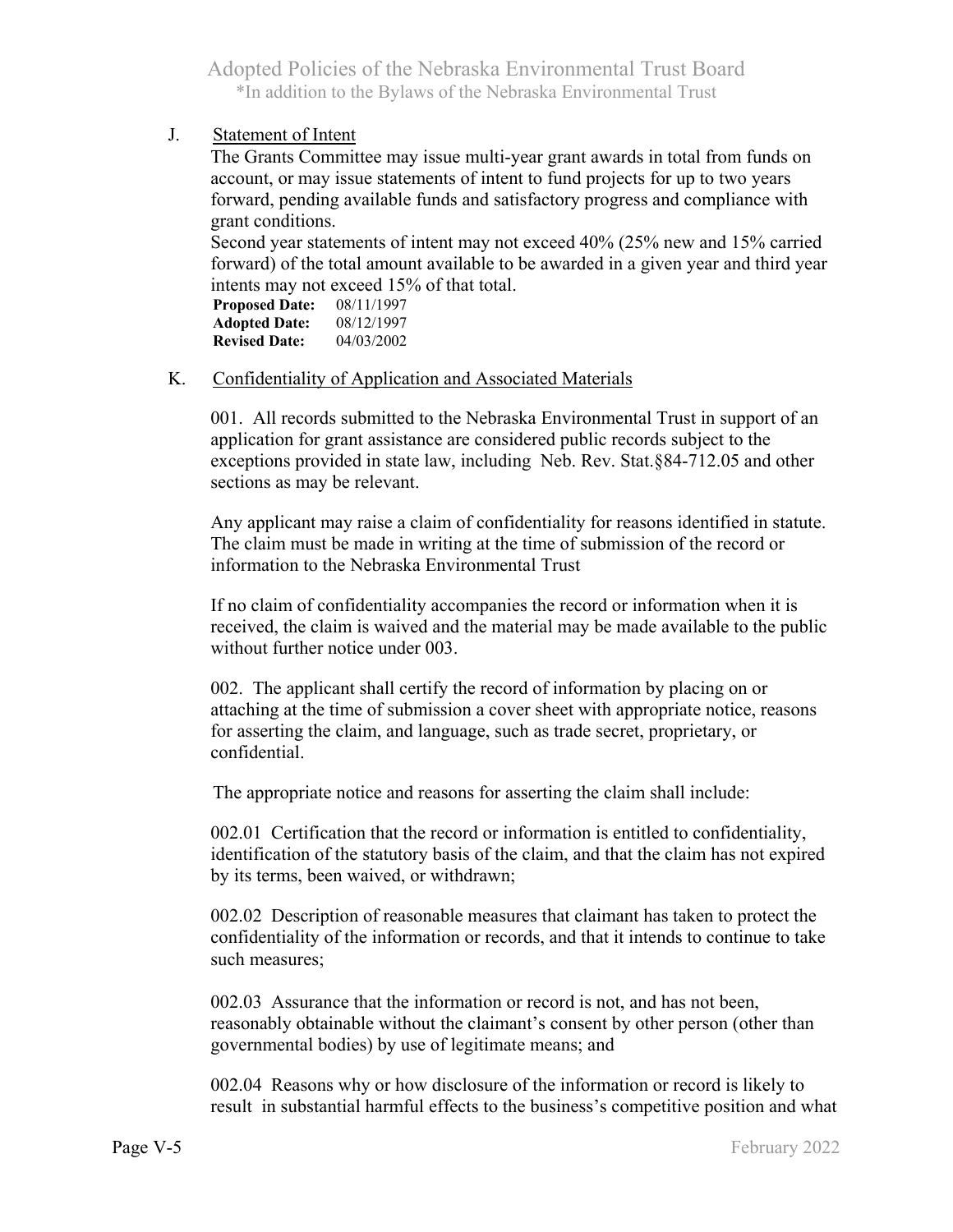those harmful effects would be, why they should be viewed as substantial, and an explanation of the causal relationship between disclosure and such harmful effects.

Allegedly confidential portions of otherwise non-confidential records and information should be clearly identified by the claimant and may be submitted separately to facilitate identification and handling by the agency. The agency may require the claimant to submit a separate copy of the record and information with the confidential portions omitted to facilitate requests for access by the public. If the regulated entity desires confidential treatment only until a certain date or the occurrence of a certain event, the notice should so state.

003. If a confidentiality claim for trade secrets covering the record or information is received after the submission of the record or information itself is received, the agency will make such efforts as are administratively practicable to associate the late claim with copies of the previously submitted information in the agency files, although the agency cannot assure that such efforts will be effective given the possibility of prior disclosure to the public.

004. For each claim the director shall determine whether the record or information relates to processes or methods entitled to protection, in making such determination which shall be on the record, the director shall consider, in addition to the factors listed in 002 that no statute specifically requires disclosure of the information or record.

005. Whenever the director preliminarily determines that records of information required to be submitted to the agency are not entitled to confidential treatment as trade secrets, a written explanation of the reasons for such determination shall be furnished to the claimant, who shall be afforded an opportunity to comment before a final decision is made.

Notice of such determination shall be sent by certified mail to the claimant specifying a reasonable time allowed for comments. Failure to furnish timely comments shall be considered a waiver of the claim.

Notice of the final decision denying a claim for confidential treatment of records or information as trade secrets shall be provided to the claimant in writing by certified mail. The agency will make the record or information available to the public on the tenth day after the date of the claimant's receipt of the written notice of denial of its claim.

006. The director may not withhold records as confidential if they have been disclosed in an open court, open administrative proceeding, open meeting or disclosed by the department in its duties.<br>Proposed Date:  $02/08/2006$  Legislative

02/08/2006 Legislative Committee **Adopted Date:** 02/08/2006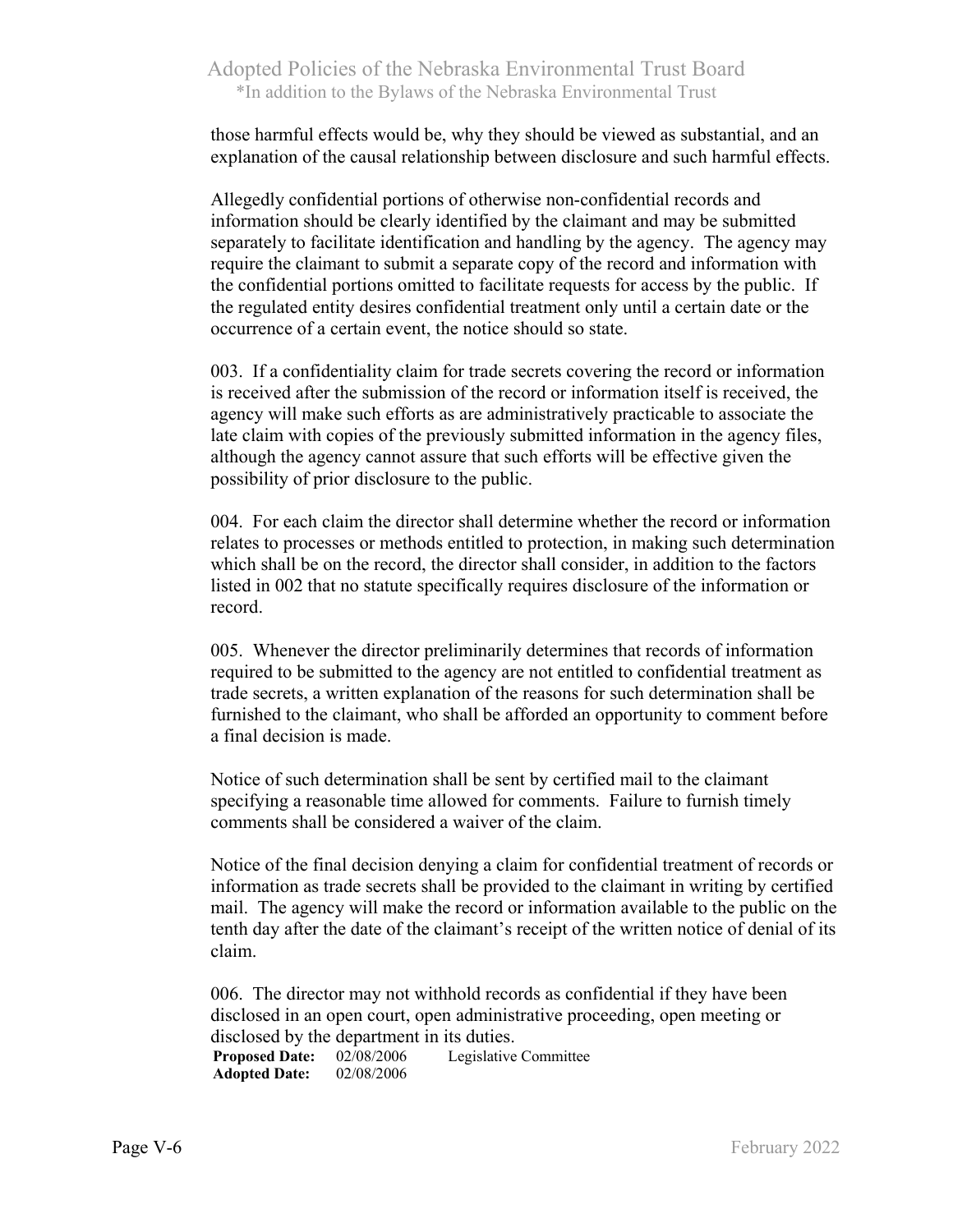- L. Application Submission Requirements
	- 1. All essential components including partner letters must be submitted by the deadline, with the original application filing.
	- 2. The email version of the application and the paper version must be identical, with no material changes to the nature, scope or components of the project.<br>seed Date:  $04/17/2006$ **Proposed Date: Adopted Date:** 04/17/2006
- M. Application Modification Procedure If material changes are required to a pending grant application, the applicant must submit a written modification request, explaining the conditions of and reasons for the change. Changes will be accepted at the discretion of the Grants Committee. **Proposed Date:** 04/17/2006 **Adopted Date:**
- \* On July 1, 2019, the Nebraska Department of Environmental Quality (NDEQ) became the Nebraska Department of Environment and Energy (NDEE). Any references in Section V to NDEQ have been updated to NDEE.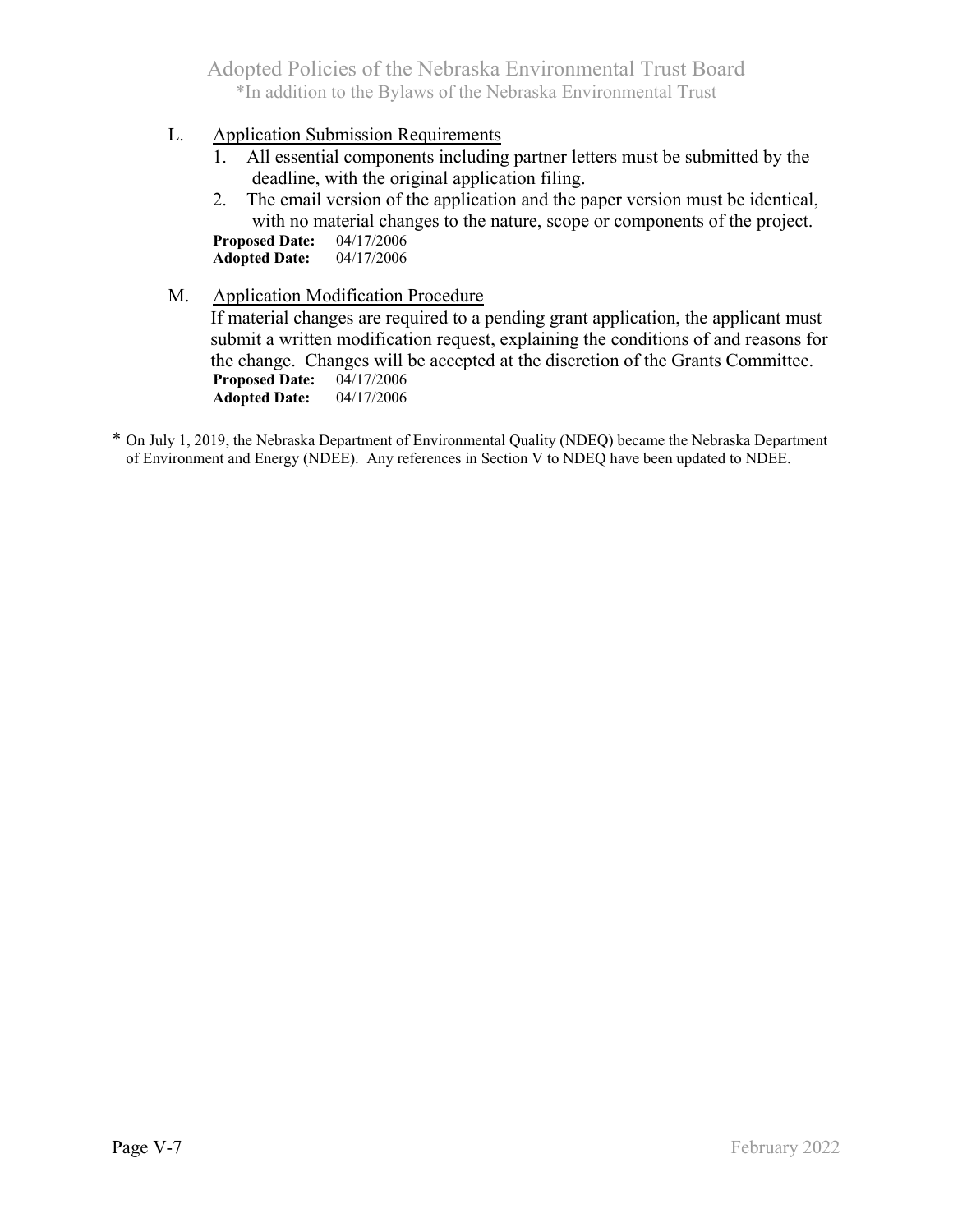# **Section VI: Grantee Conditions**

#### A. Bidding Policy

 For any purchase of personal property valued at \$1,000 or more, a grantee is required to obtain at least 2 (two) bids for equipment unless:

- A vendor was named in the grant application.
- The grantee is a government agency, program or subdivision with a different bidding policy. In this case, the grantee must submit a copy of its bidding policy to the Trust, and then may proceed according to their publicly adopted policy.

 The grantee must accept the lowest reasonable bid when products are substantially equivalent. If the lowest bid is not accepted, the grantee must provide the rationale for accepting a higher bid. **Proposed Date:** 12/1996

**Adopted Date:** 1997

B. Equipment Insurance

 A grantee is required to purchase and maintain property insurance at its own expense to insure all equipment valued at \$1,000 or more, which is purchased in whole or in part with funds received from the Trust. This insurance shall include "all risk" insurance for physical damage loss or damage including theft, vandalism, and malicious mischief. Such insurance shall be maintained on all such equipment in an amount equal to the replacement value of the equipment for the useful life of the equipment (defined in equipment policy). The grantee shall name the Trust as beneficiary of the policy and shall assure that proof of coverage shall be kept current. The Trust will require proof of current insurance coverage each year on or about the renewal date of such policy. **Proposed Date:** 12/1996

| <b>Proposed Date:</b> | 12/1996    |
|-----------------------|------------|
| <b>Adopted Date:</b>  | 03/25/1997 |
| <b>Revised Date:</b>  | 04/03/2002 |

- C. Equipment Policy
	- 1. Funds may be expended for equipment purchases only as specified in the grant contract. Modifications must be approved in advance in writing.
	- 2. A grantee must report to the Trust all equipment purchased in full or in part with grant funds on the Equipment Inventory Form. The grantee is responsible for maintaining the equipment in good repair. The grantee must be able to identify and locate such equipment for a representative of the Trust at any time during normal business hours. A sticker identifying the Trust as a funder of the project, should be placed on all equipment purchased with Trust funds, and will be provided by the Trust.
	- 3. A grantee may not sell, trade, or encumber any piece of equipment purchased in full or in part with grant funds during the useful life of the equipment without the expressed approval of the Trust. Useful life may be defined according to the U.S. Internal Revenue Service tables of depreciation, or by another method mutually agreed upon.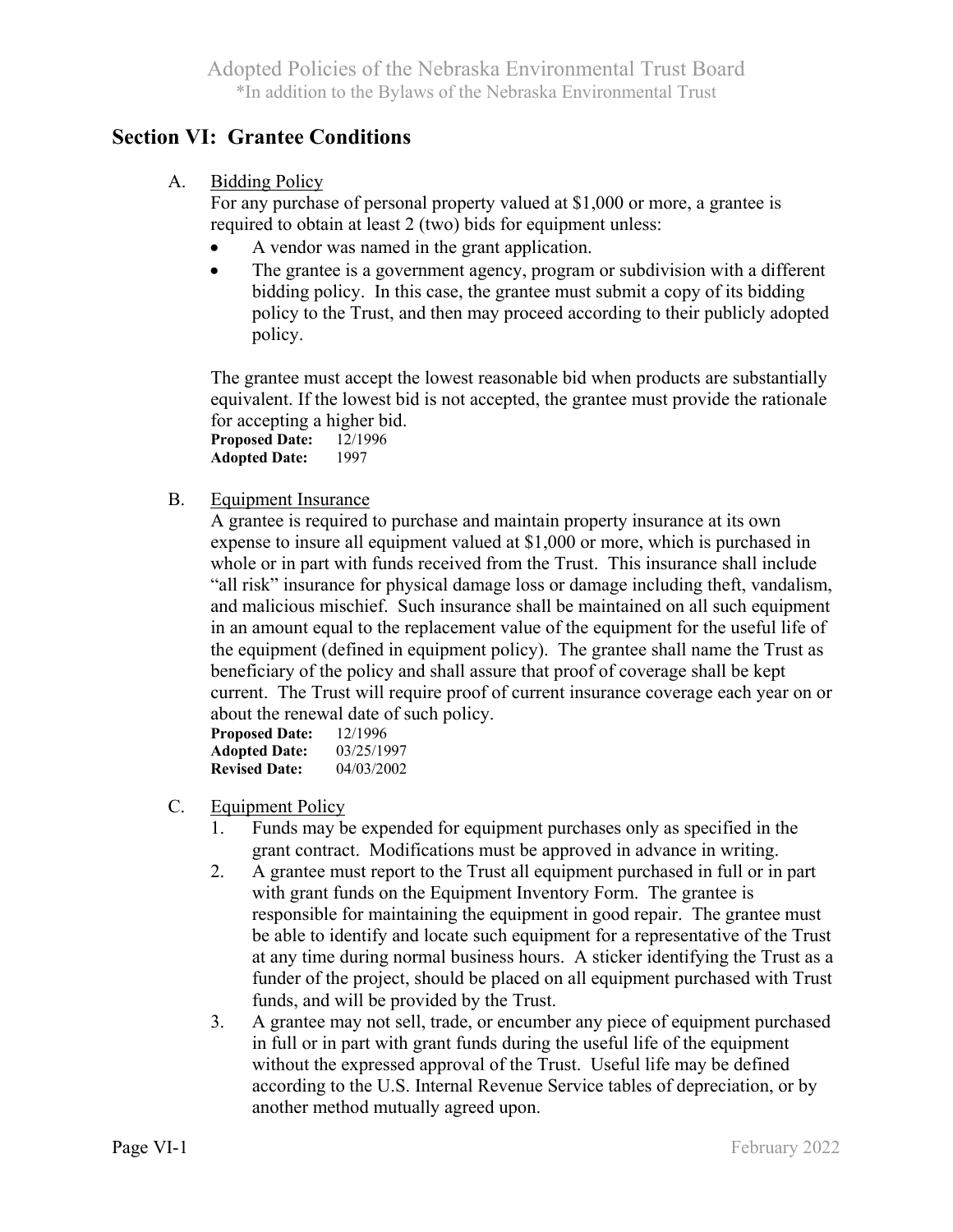- 4. A grantee must notify the Trust within 30 days when any equipment purchased in full or in part with grant funds is no longer serviceable during the useful life of the equipment. **Proposed Date:** 12/1996  **Adopted Date:** 03/25/1997
- 5. The Trust will file a UCC Financing Statement with the Secretary of State on grants that include equipment purchases totaling \$25,000 or more. This statement will be filed when the grantee is a non-government entity. Government entities (including state, county, city, Natural Resource Districts) will be exempt from this provision. The filing will be effective until the useful life of the equipment (as defined by the Nebraska Dept. of Revenue Table of Depreciation) has expired. The Trust will then remove the filing with the Secretary of State's office. **Proposed Date:** 04/07/2005<br>**Adopted Date:** 07/29/2005 **Adopted Date:**
- 6. Equipment in which the Trust contributed more than \$25,000: If the piece of equipment has reached the end of its useful life, according to State depreciation tables, the Trust will require 75% of any sales proceeds. The remaining 25% will be retained by the grantee as an incentive to obtain the best sales prices possible.

 Equipment in which the Trust contributed less than \$25,000: If the piece of equipment has reached the end of its useful life, according to State depreciation tables, the Trust will not require any reimbursement of investment if the item is sold or transferred.

 If the equipment has not yet reached the end of the useful life, according to State depreciation tables, the Trust will require a refund of our investment equal to the pro-rated portion of useful life left divided into the amount contributed by the Trust for each item.

 The Trust maintains the right to allow trade-ins for similar equipment or the transfer of the equipment to an approved entity at its discretion.

**Proposed Date:** 07/25/2008  **Adopted Date:** 07/25/2008 Board Action **Revised Date:** 11/13/2008, 11/07/2010

#### D. Grantee Obligations to Publicize

 Grantees must prominently display the Trust logo and text acknowledging receipt of a grant on signs at project sites, on major pieces of equipment and in articles or publications referencing the project or funded by the project.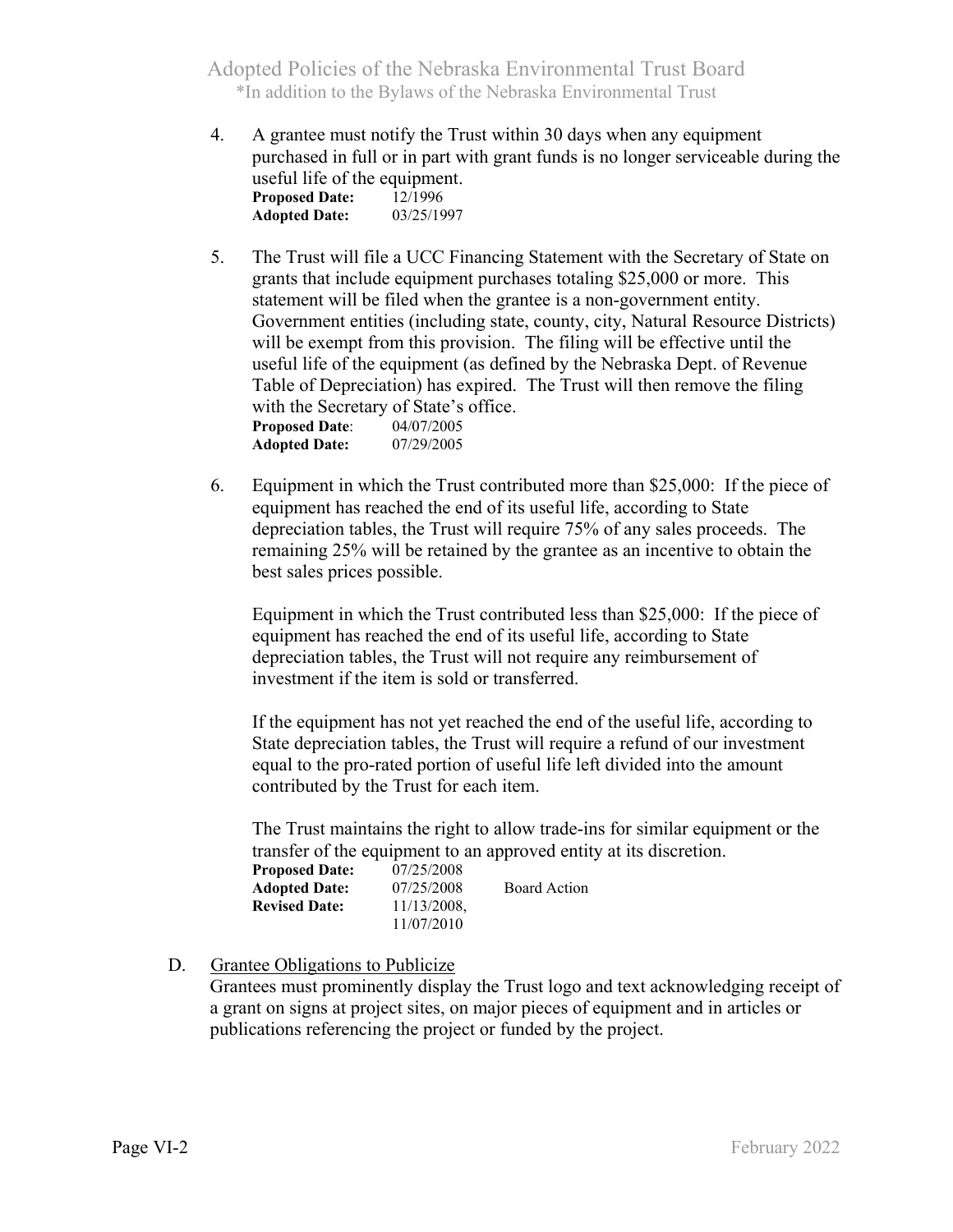The terms of compliance with this requirement may vary by project and may be negotiated with the Executive Director of the Trust on a case-by-case basis. **Proposed Date:** 12/13/1994 **Adopted Date:** 12/13/1994

- E. Proceeds From Sale or Transfer of Real Estate
	- 1. When Trust funds are used to purchase real estate and that real estate is sub sequentially sold, unless provisions are in the original grant application, proceeds from such sale will be immediately returned to the Trust by the same percentage as the Trust provided in the original grant.
	- 2. If the real estate appreciates in value, the Trust will share by the same percentage as it put into the real estate purchase.
	- 3. If improvements are made to the real estate from other sources than the Trust, the Trust will not be eligible for appreciation from those improvements. If Trust funds were used for such improvements, the Trust will recover by the same percentage as put into the real estate.
	- 4. If real estate is gifted to an entity approved by the Trust, repayment will not be required unless the new entity subsequently sells the property and then the provisions above govern.
	- 5. Closing costs, appraisals and other approved costs can be deducted from the sale proceeds before the Trust's proportion is calculated.
	- 6. If values from separation of the bundle of rights occur as a property is sold, those rights retained shall retain the proportional shares of the original grant application. For example if a water right is retained by the grant applicant and the remaining real estate is marketed with a conservation easement in favor of the grant applicant in place then both the value of the water retained and the conservation easement shall be allocated proportionally in the same percentage as the Trust provided in the original grant and then the proceeds from the sale of the land shall be returned to the Trust by the same percentage as it put into the real estate purchase. Following the first sale if a second sale of all or a portion of the remaining rights occur the sale will again follow the first process in any return of funds to the Trust as a result of the sale. **Proposed Date:** 06/07/2010 Land Ad-Hoc Committee **Adopted Date:** 02/02/2012 Board Action **Adopted Date:** 08/06/2019 Board Action
- F. Payment of Tax on Real Property

 The Nebraska Environmental Trust recognizes the importance of maintaining the property tax base to local communities. All government grantees are required to pay taxes or payments in-lieu of taxes in accordance with applicable state or federal laws on real property acquired with Trust funding. All private grantees, for-profit or non-profit, are required to pay property taxes on real property acquired with Trust funding in full in perpetuity.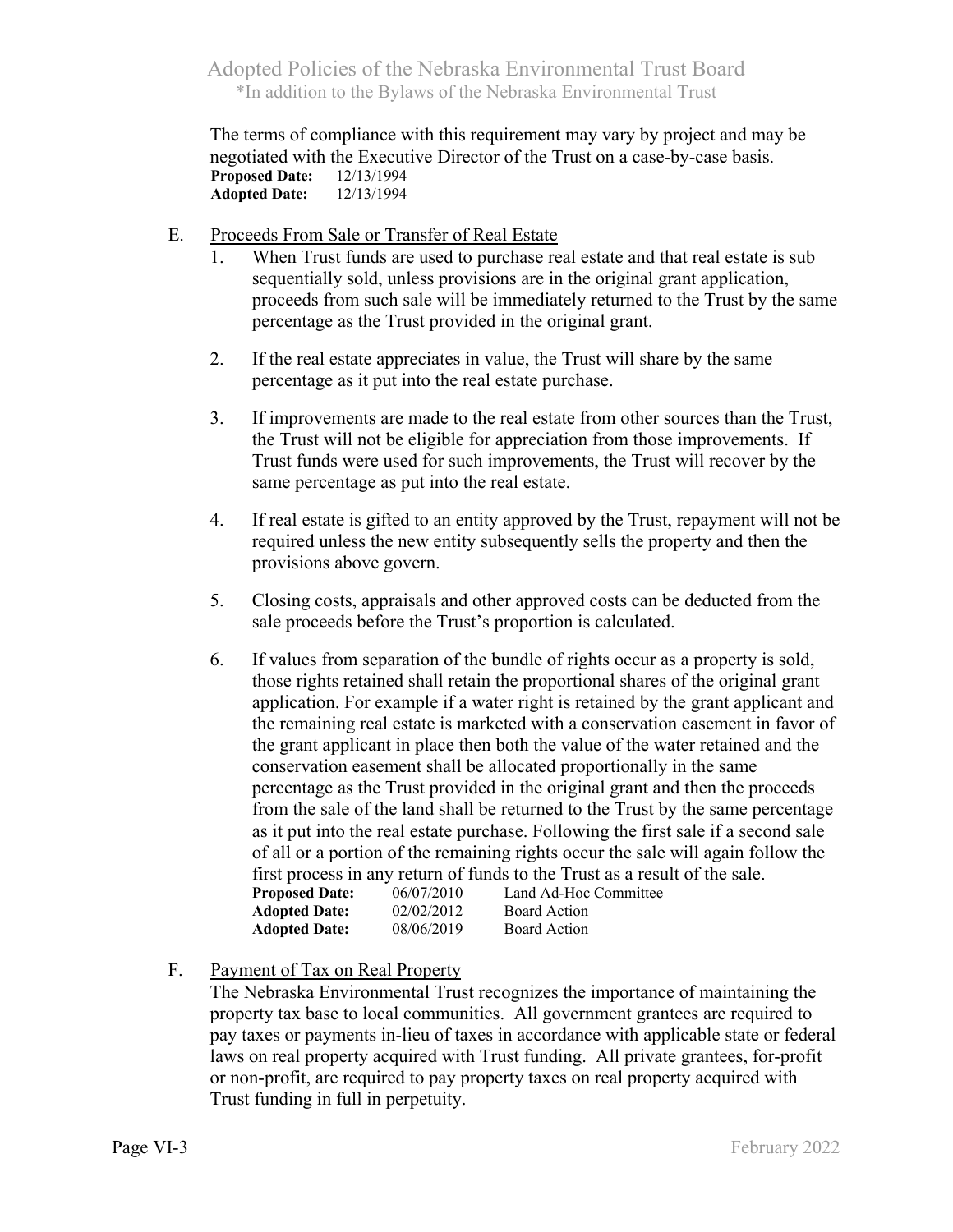Grants issued for the purpose of acquiring title to real property to a grantee(s) which does not have the statutory ability to pay property taxes shall be accompanied by a one-time payment to the county (ies) affected. The payment shall be 15 (fifteen) times the amount of the total property tax due in the last calendar year, less the levy

amount which would have been due to the grantee(s). **Proposed Date:** 10/27/1999 Ad-Hoc Committee on Property Tax Abatement **Adopted Date:** 11/09/1999<br>**Revised Date**: 04/07/2005 **Revised Date:** 

G. Defense Funds on Easements

 The Nebraska Environmental Trust acknowledges the importance of maintaining a defense fund on easements when Trust funding is involved. The Trust will require a Defense Fund of at least 10% of the appraised value at time of acquisition for enforcement and defense of the conservation easement. Investment or interest income may be used for annual monitoring expenses. Defense funds are an eligible expense for applications. The Trust will waive the Defense Fund Requirement for Government Agencies Including Natural Resource Districts. **Proposed Date:** 07/12/2015 Land Ad-Hoc Committee

 **Adopted Date:** 07/13/2015

H. Release of Easements

 The Trust will allow the release of easements acquired in whole or in part with Trust funds in cases where the land will be enrolled in another conservation program/practice that provides similar or more protection. The Trust Fund will require receipt of a pro-rated refund of the amount originally paid for the easement. The refund will be determined by dividing the amount the Trust contributed by the term of the easement to calculate an annual amount and then multiplying the annual amount by the number of years remaining on the easement.<br>Proposed Date:  $01/29/2004$ **Proposed Date:** 

 **Adopted Date:** 01/29/2004

- I. Grant Modification Requests
	- 1. Requests for extensions to the funding period may be approved by the Board if the request is received by the Trust prior to the expiration date of the funding period. This policy is effective starting with the 2022 grant cycle.
	- 2. Requests for budget changes within a grant may be approved by staff if less than \$10,000 and received by the Trust prior to the expiration date of the funding period. This policy is effective starting with the 2022 grant cycle.
	- 3. All remaining project funds shall be returned to the Trust.<br>**Purposed Data**  $\frac{11}{12,2006}$  Cunt Cannitus **Grants Committee**

| <b>Proposed Date:</b> | 11/13/2000 | Grants Committee    |
|-----------------------|------------|---------------------|
| <b>Adopted Date:</b>  | 11/13/2006 | <b>Board Action</b> |
| <b>Revised Date:</b>  | 04/08/2021 | <b>Board Action</b> |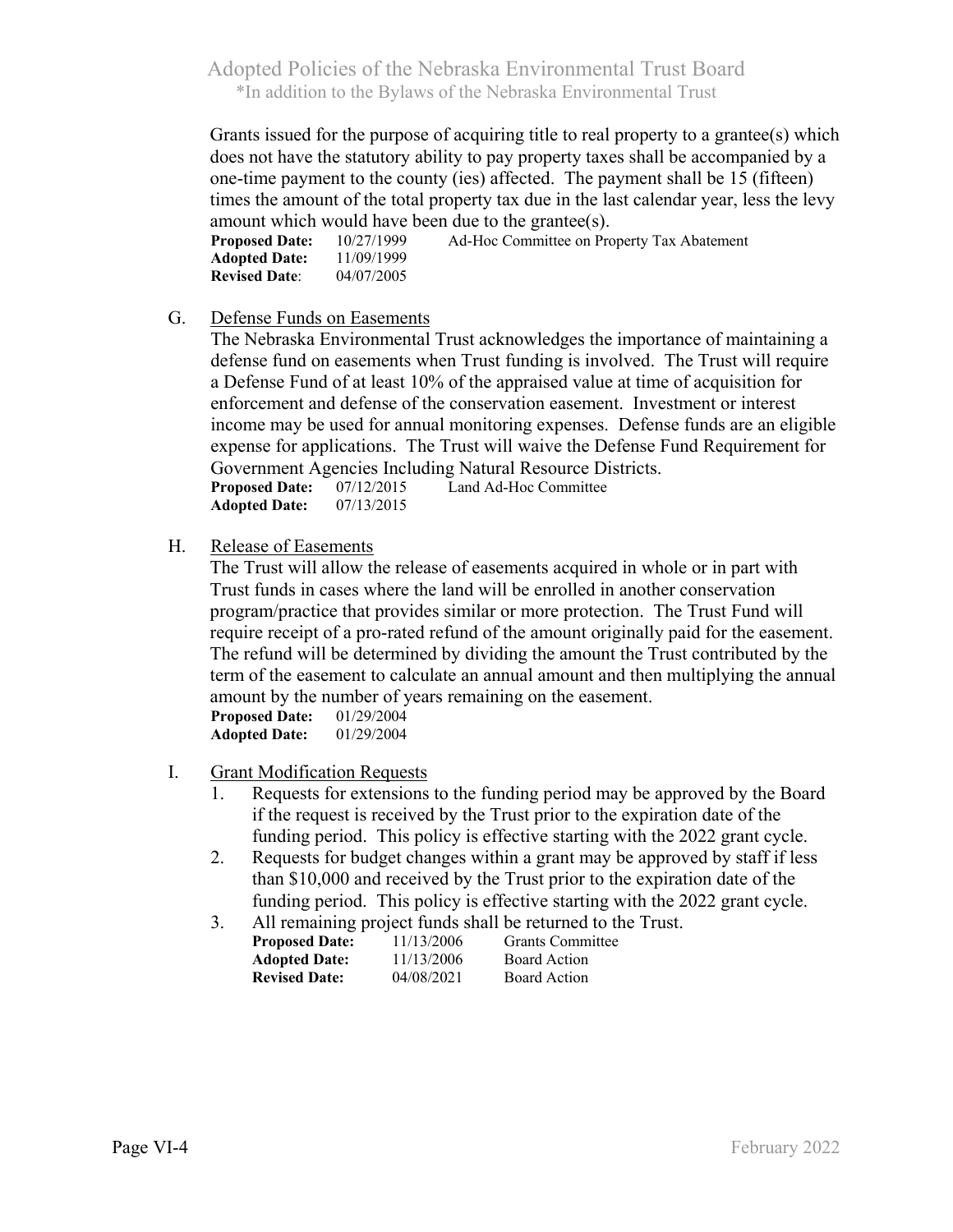# **Section VII: Post-Completion Procedure and Report**

- A. A grant contract is considered to have expired when the termination date specified in that contract is reached. The Board authorizes the Executive Director to extend the termination date of any grant, provided that the grantee supplies reasonable cause for the extension and the extension will allow the project to be completed as authorized by the Board in the grant award.
- B. Upon expiration of a grant contract, the grantee shall have reasonable time to provide the Environmental Trust office with a final report documenting the project. The deadline for the final report shall be specified in the grant contract, as shall information required to comprise a complete final report. The Trust will provide the grantee any forms required for a complete report.
- C. After receipt of the final report for the grantee, the Trust will undertake the following:
	- 1. Review all periodic requests for disbursements submitted by the grantee to assure that the sum of funds provided to the grantee was accurate, and was justified by the documentation submitted by the grantee.
	- 2. Review all periodic and other reports submitted by the grantee describing the activity and development of the project, to assure that all reporting requirements were met as specified in the grant award.
	- 3. Ensure that a site visit is made to the project site, if appropriate. The site visit shall establish that,
		- i. Grant funds appear to have been expended as documented in reports filed by the grantee and
		- ii. The project has been executed as described in the applications and approved by the Trust Board in the grant award, and any subsequent modifications.
	- 4. If a site visit is not appropriate due to the nature of the project, undertake any appropriate steps to provide reasonable assurance that the grantee conducted the project in accordance with the terms of the award.
- D. Following these review activities, staff will prepare a written report for the Board. This report will contain a) summary of staff findings, to include certification of expenditures and itemization of variances or irregularities discovered; b) any continuing conditions or requirements which were imposed upon the grantee by the Board in the grant award; and c) the schedule of monitoring and review of the project, which the Trust shall undertake following closure of the grant file.
- E. The Trust Board will formally adopt, or modify and adopt, the final report for each grant. Upon acceptance of the final report, where no corrective action is to be imposed upon the grantee, the grant shall be deemed closed. In the instance of default or other flaws discovered in post-completion review, the grant shall not be deemed closed until the grantee has executed corrective actions as directed by the Board or other settlement is agreed upon and complete. Failure to comply with all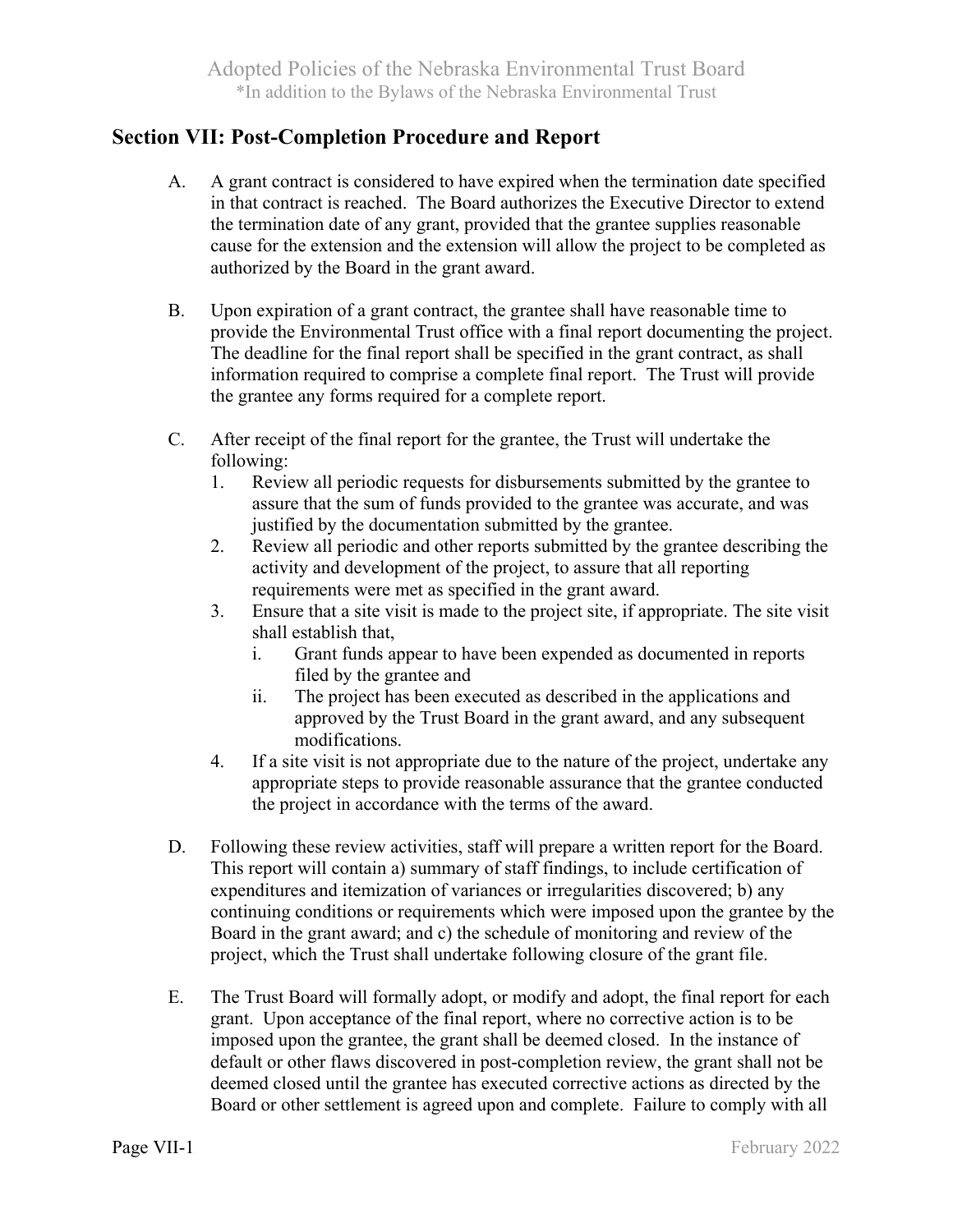conditions of the grant, including but not limited to, the management plan or biological inventory as required on land acquisitions and easements may be reason not to close a project.

- F. The Executive Director shall provide written notice of the contents, findings and conclusions of the final report to the grantee.
- G. For grants with a term of more than one year, the Executive Director shall ensure periodic reviews of the project as needed and that such activities and findings be documented in writing in the grant file. The Board shall be informed of any modifications, defaults or extraordinary circumstances pertaining to any grant at any time.
- H. Projects involving real property modification and improvements. Staff is to conduct one site visit on completion of any project of this type to verify the contents of periodic reports submitted by grantees during project implementation. Need for further inspection will be determined in part by the level of investment made by the Trust in the project. For recognition grant projects where no problems are discovered, additional visits are not recommended, and no schedule of correspondence with the grantee need be established. For all other projects of this type (acquisitions and easements), staff is to continue to verify maintenance and conditions with periodic reviews as determined by the Performance Review Committee.
- I. Projects involving the acquisition of personal property. Monitoring follows the Department of Revenues' depreciation schedule for the equipment purchased. Monitoring is conducted primarily by correspondence to ascertain possession and condition of equipment, with random site visits.
- J. Other. Not all projects funded fall within the categories listed above. Certain projects (i.e., event funding, publications, the Arboretum grant) do not present opportunities for follow-up after closure. Staff will use discretion in recommending follow-up steps, if any, as appropriate.

| <b>Proposed Date:</b> | 02/13/1996 | <b>Board Action</b> |
|-----------------------|------------|---------------------|
| <b>Adopted Date:</b>  | 02/13/1996 |                     |
| <b>Revised Date:</b>  | 04/05/2007 | <b>Board Action</b> |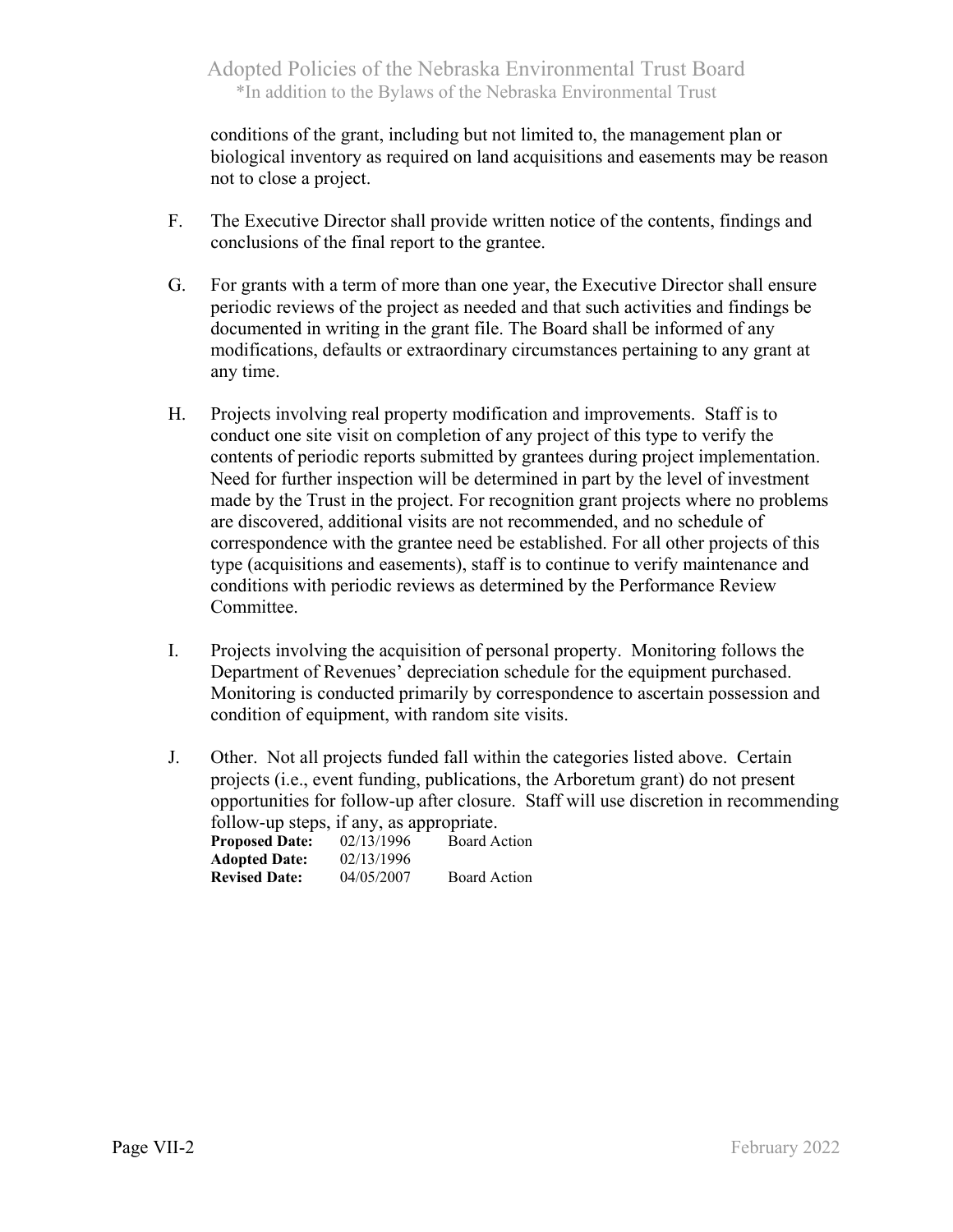## **Section VIII: Recognition**

- A. Donor Recognition for Annual Fund Drives of the Endowment
	- 1. All donors will receive a thank you letter from the honorary chair(s) of the campaign, with an income tax receipt. All donors will receive a token of appreciation of nominal value. Donors of \$250 or more will receive a personal thank-you letter from the Executive Director within 3 weeks of gift posting.
	- 2. Donor addresses will be added to the Trust mailing list to receive the newsletter, annual report and similar materials. Donors will be acknowledged in the annual report of the Endowment Fund. All memorials will be recognized with a special listing in the Endowment Fund annual report.
	- 3. Corporate Sponsors will be credited for contributions in printed materials. The Board may present a plaque recognizing the contributions.<br>**Proposed Date:** 02/13/1995 Financial Resources Committee **Proposed Date:** 02/13/1995 Financial Resources Committee  **Adopted Date:** 02/13/1995  **Revised Date:** 04/03/2002
- B. Employee Recognition Program

 The Nebraska Environmental Trust Fund is governed by a fourteen-member board. Citizen members serve without pay for six-year terms. Five agency directors serve for the duration of their employment tenure with the State of Nebraska.

- 1. The Board has two officers, a Chair and a Vice-Chair, who are elected annually. The Chair is always to be elected from the citizen appointees serving on the Board. The Board will present a plaque, plate or other similar item of nominal value to the Chair upon the conclusion of his or her term of service in office.
- 2. At the conclusion of each citizen appointee's term (when not reappointed) the Board will present a plaque, plate or similar item of nominal value in appreciation of his or her service on the Board. The Board may also host a reception or meal to recognize the retiring member's service. The Trust will allot not more than \$20 per person for this event, excluding costs of a speaker, if any.
- 3. Board Member recognition:

 The Trust may request a Nebraska Admiralty for departing board members who have not previously received one. Any departing board member may host her/his own farewell party, in a manner they choose. The Board and staff will not seek donations for gifts, dinners or other commemorations.

 Staff may send cards on behalf of the Board for any occasion of condolence or congratulation of which they become aware. No fund shall be established for these costs.

**Proposed Date:** 09/21/2000 Ad-Hoc Committee on Operations  **Adopted Date:** 11/14/2000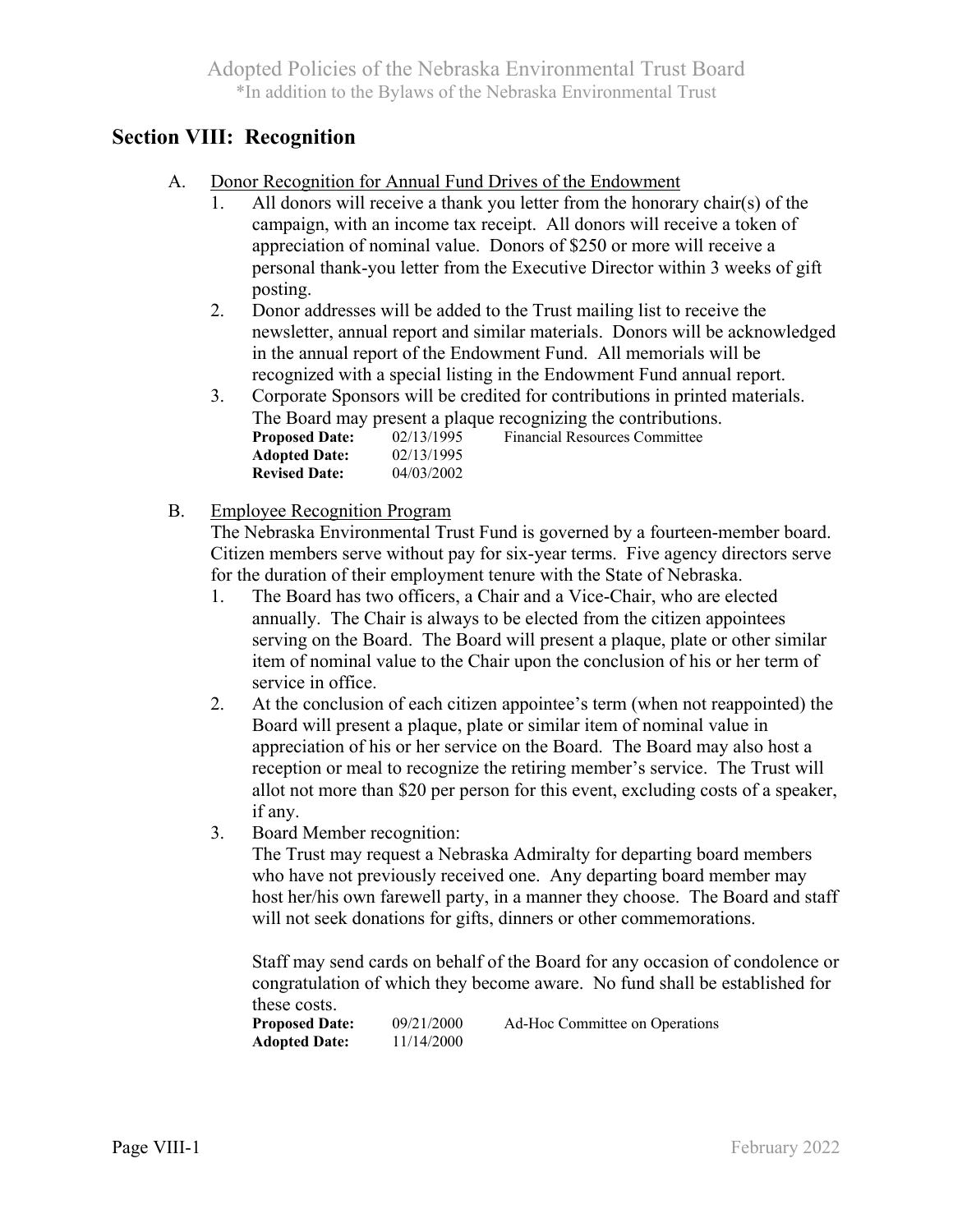4. Following completion of a grant year, the Trust will present a token of appreciation of nominal value to board members for their time and energies devoted to grants selection.

| <b>Proposed Date:</b> | DAS Dept. of Personnel policy approval |
|-----------------------|----------------------------------------|
| <b>Adopted Date:</b>  | 01/10/1995                             |
| <b>Revised Date:</b>  | 01/30/2002                             |

#### C. Volunteer Recognition

The Nebraska Environmental Trust Fund utilizes the volunteer services of between 50 and 75 private citizens, state and federal employees to review grant applications to the Trust for feasibility, potential environmental impact and technical competency. These volunteers comprise the Trust's Technical Advisory Committee. Individuals selected to serve in this capacity must have post-secondary training in a technical field relevant to projects considered by the Trust and have a minimum of five years of professional experience.

 Technical advisors may review from one to ten grant applications per cycle, providing evaluations to the Trust Board for consideration in determining eligibility and ranking of applications. Technical advisors agree to abide by a code of conduct, including a conflict of interest provision. Applications to the Technical Advisory Committee must include a resume and description of areas of expertise. Submission of a resume may be waived for employees of government agencies.

- i. The Board may present a certificate and small token of appreciation (valued at less than \$15.00) for this service to members of the Technical Advisory Committee at the conclusion of their participation in a grant cycle.
- ii. In addition, the Board may host a volunteer banquet or reception to recognize contributions of members of the Technical Advisory Committee. The Trust will allot not more than \$20 per person for this event, excluding costs of a speaker, if any.
- 2. The Nebraska Environmental Trust Fund utilizes volunteer services in support of its public information and fund development activities. These services may range from participation in focus groups, staffing special events, ad-hoc planning committees, and regional fund development advocacy committees.
	- i. The Board may present a certificate and/or small token of appreciation of nominal value commensurate with the level of participation for this service.
	- ii. The Board may also present a plaque, plate, or similar item of nominal value to committee chairs, special events hosts and others who accept a leadership role in executing the volunteer activity.
	- iii. The Board may host meal functions for these volunteers to facilitate meetings or to recognize contributions. Costs of meals offered to entice individuals to attend meetings (as over the noon hour) will not exceed \$20 per person for lunches or \$25 per person for evening meals.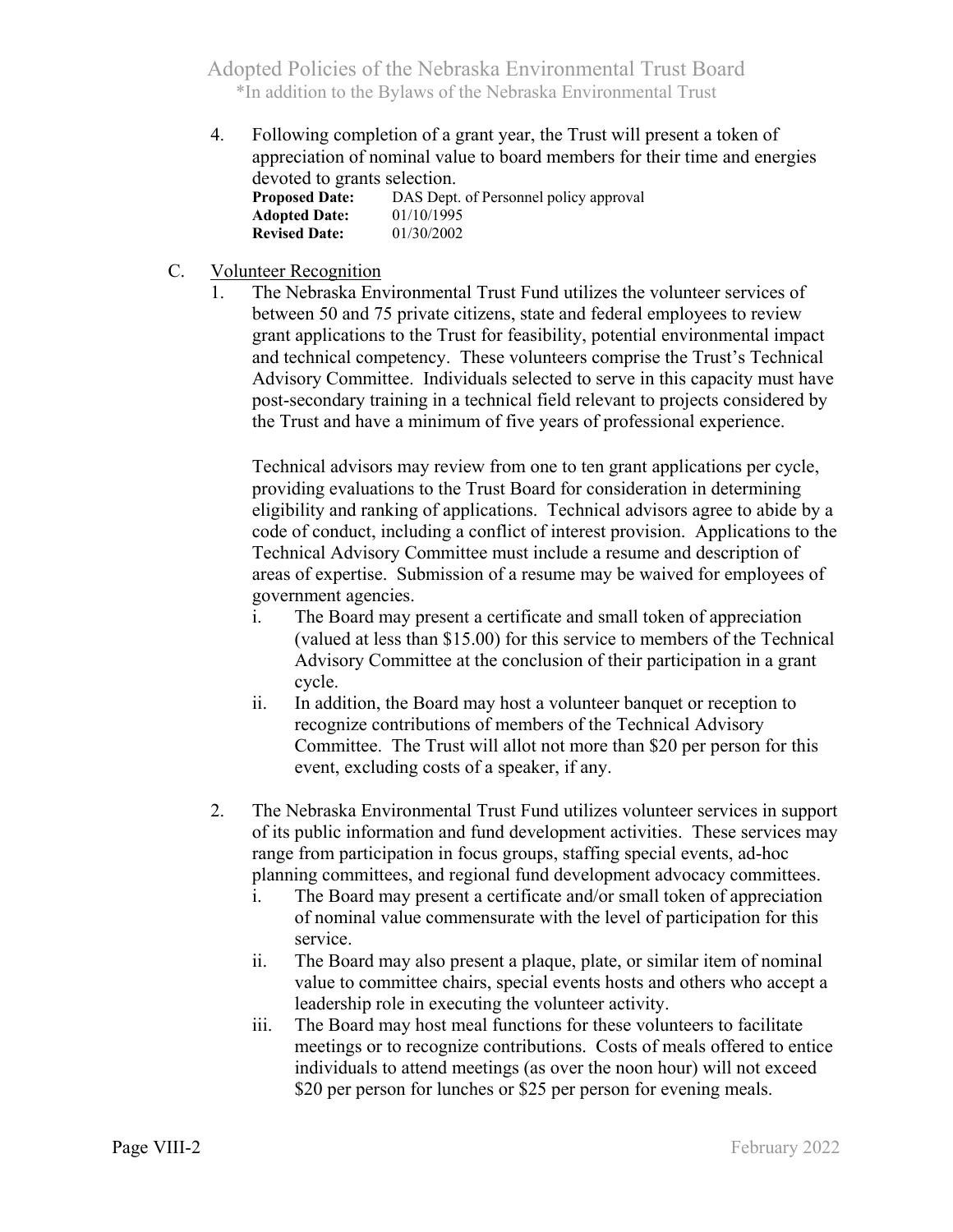- iv. In addition, the Board may host annual volunteer banquets or receptions to recognize contributions of members of ad-hoc planning committees and fund development advocates. The Trust will allot not more than \$20 per person for this event, excluding the costs of a speaker, if any.
- 3. The Nebraska Environmental Trust Fund accepts contributions from individuals, foundations and corporations in the form of cash, other monetary devices, and in-kind services.
	- i. The Board may present a plaque, plate, or similar item of nominal value to donors of gifts of \$2,500 or more. The Board may present a token of appreciation to donors of lesser amounts.
	- ii. The Board may host an annual banquet or reception to recognize contributions of donors. The Trust will allot not more than \$20 per person for this event, excluding the costs of a speaker, if any.

| <b>Adopted Date:</b> | 11/03/1997 |                                            |
|----------------------|------------|--------------------------------------------|
| Amended Date:        | 11/21/2001 | DAS Accounting approval letter (1/30/2002) |
| <b>Amended Date:</b> | 07/31/2009 | DAS Administrative Services current        |
|                      |            | approval letter $(3/17/2014)$              |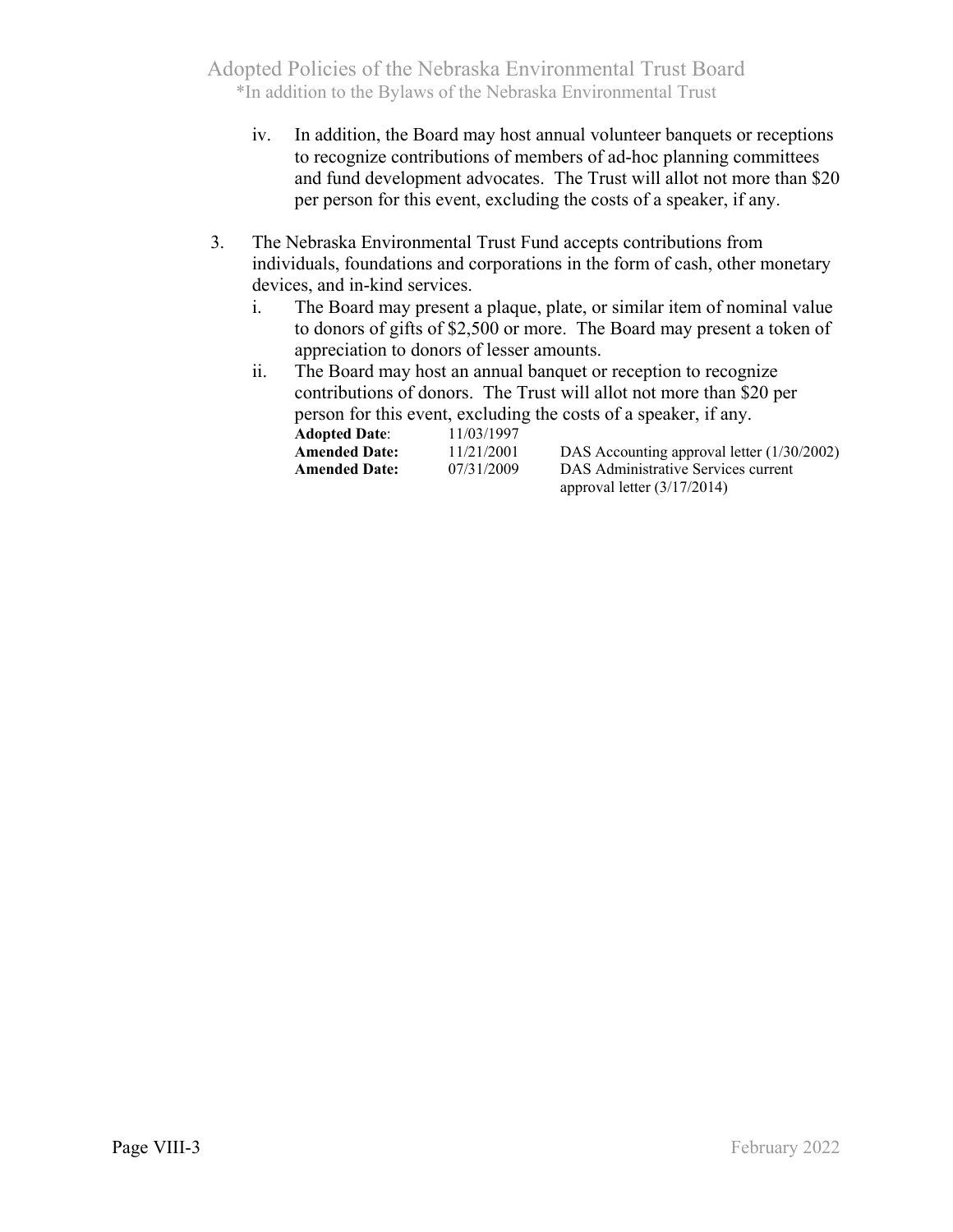# **Section IX: Trust Staff**

A. Staff Selection

The Executive Director is responsible for the selection, supervision and evaluation of Trust staff. S/he sets salary for the Trust staff, consistent with state personnel rules and procedures. The Executive Director should strive to make adjustments consistent with the general practice of state agencies represented on the Board in any given year.

**Proposed Date:** 12/27/2001 Legislative Program Evaluation Unit **Adopted Date:** 02/13/2002<br>**Revised Date:** 04/03/2002 **Revised Date:** 

### B. Staff Supervision

 The Executive Director approves all routine activities for Trust staff. The Executive Director approves operating expenditures within the guidelines established by the Trust Board and within authority granted by the Nebraska Legislature. The Director of the Nebraska Game and Parks Commission approves routine activities for the Executive Director.

**Proposed Date:** 12/27/2001 Legislative Program Evaluation Unit **Adopted Date:** 02/13/2002

- C. Procedures for Annual Evaluation of Executive Director
	- 1. Each year, following the second quarter meeting of Trust Board, a performance evaluation of the Executive Director will occur using the following format:
		- a.) Staff will distribute an evaluation form and a stamped return envelope addressed to the Board Chairperson to every board member. Board members and the Executive Director will be instructed to complete and return the form to the Chairperson by a date, which will allow adequate review and consideration of submitted material by the Executive Committee prior to the third quarter meeting. Forms will be signed, and will be retained in the personnel file of the Executive Director for three years.
		- b.) At the same time, a staff evaluation will be provided to all trust employees, including the Executive Director, with a stamped return envelope addressed to the Board Chairperson with instructions to complete and return the form to the Chairperson by a date which will allow adequate review and consideration of submitted materials by the Executive Committee prior to the third quarter meeting. Staff will be given adequate time during regular work hours to complete the evaluation.
	- 2. The Chairperson or the Chairperson's designee will transcribe verbatim, the completed evaluations onto a common report and distribute to each member of the Executive Committee.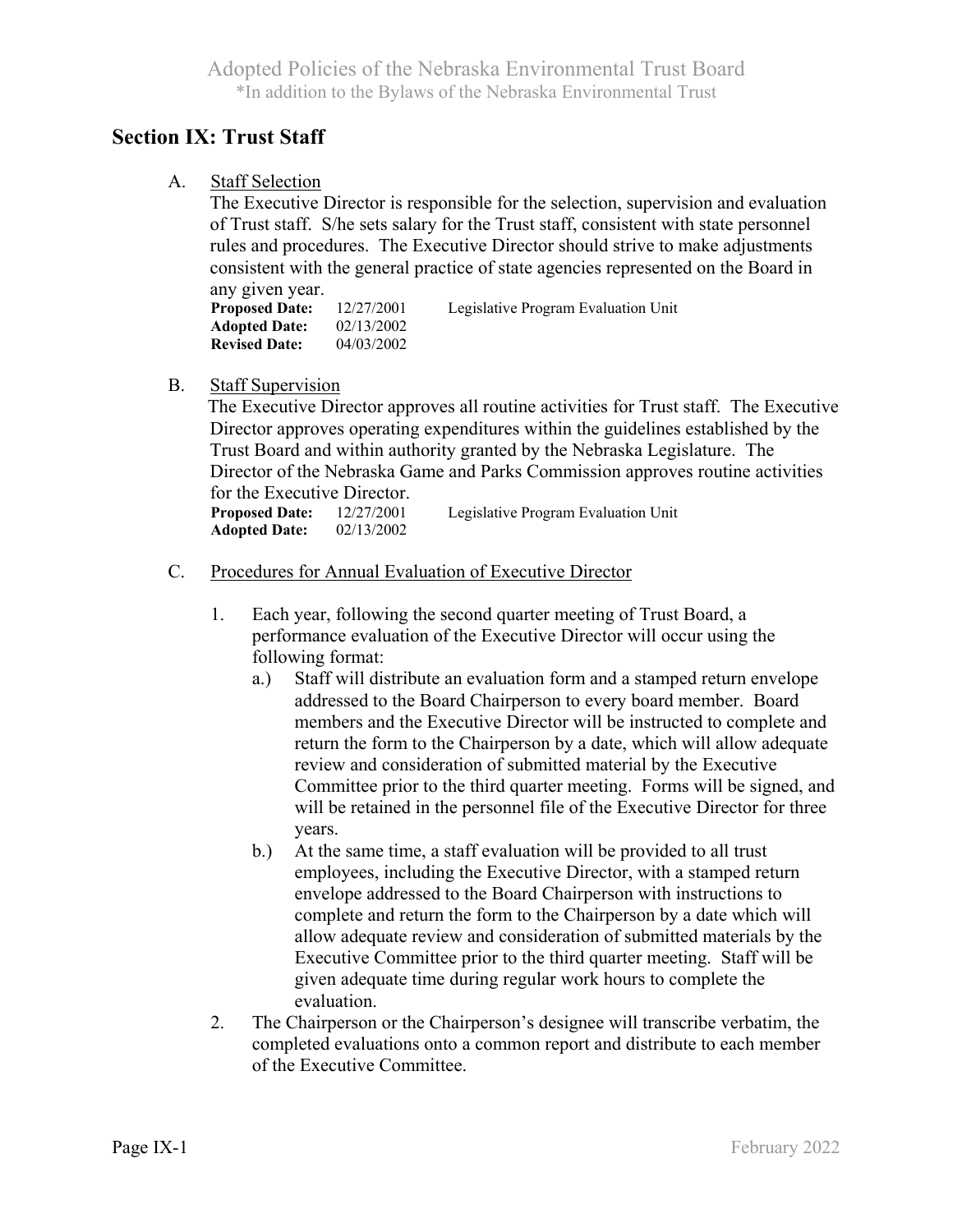- 3. The Executive Committee will meet prior to the third quarter meeting of the Board to discuss the submitted evaluations. The Committee will develop a recommendation on the evaluation outcome for ratification by the Board. The Committee will recommend any salary adjustment and timetable for the Executive Director as appropriate for ratification by the Board at its third quarter meeting.
- 4. The Committee will provide a summary of the Board and staff evaluations to each member of the board and the Executive Director; and meet with the Executive Director to discuss comments and recommendations prior to presenting the recommendations to the Board.
- 5. All board members have access to the executive director's personnel file, held by the Board Chairperson. The Executive Director may review the evaluation forms submitted by the Board, and may review the staff evaluation comments en masse without distinction of the submitter.
- 6. An evaluation following the format described here may occur at other times appropriate due to the hiring of a new Executive Director.

| <b>Proposed Date:</b> | 12/27/2001 | Legislative Program Evaluation Unit |
|-----------------------|------------|-------------------------------------|
| <b>Adopted Date:</b>  | 05/20/2002 | Board Action                        |
| <b>Revised Date:</b>  | 07/02/2007 | Executive Committee                 |
|                       | 020/7/2008 | Board Action                        |

D. Policy on Delegation of Authority in Absence of Executive Director The Executive Committee shall have the authority to name an interim director for up to 30 calendar days. The full Board shall meet to take action for any absence of the Executive Director for more than 30 calendar days.

| <b>Proposed Date:</b> | 07/20/2007 | Board Action |
|-----------------------|------------|--------------|
| <b>Adopted Date:</b>  | 07/20/2007 | Board Action |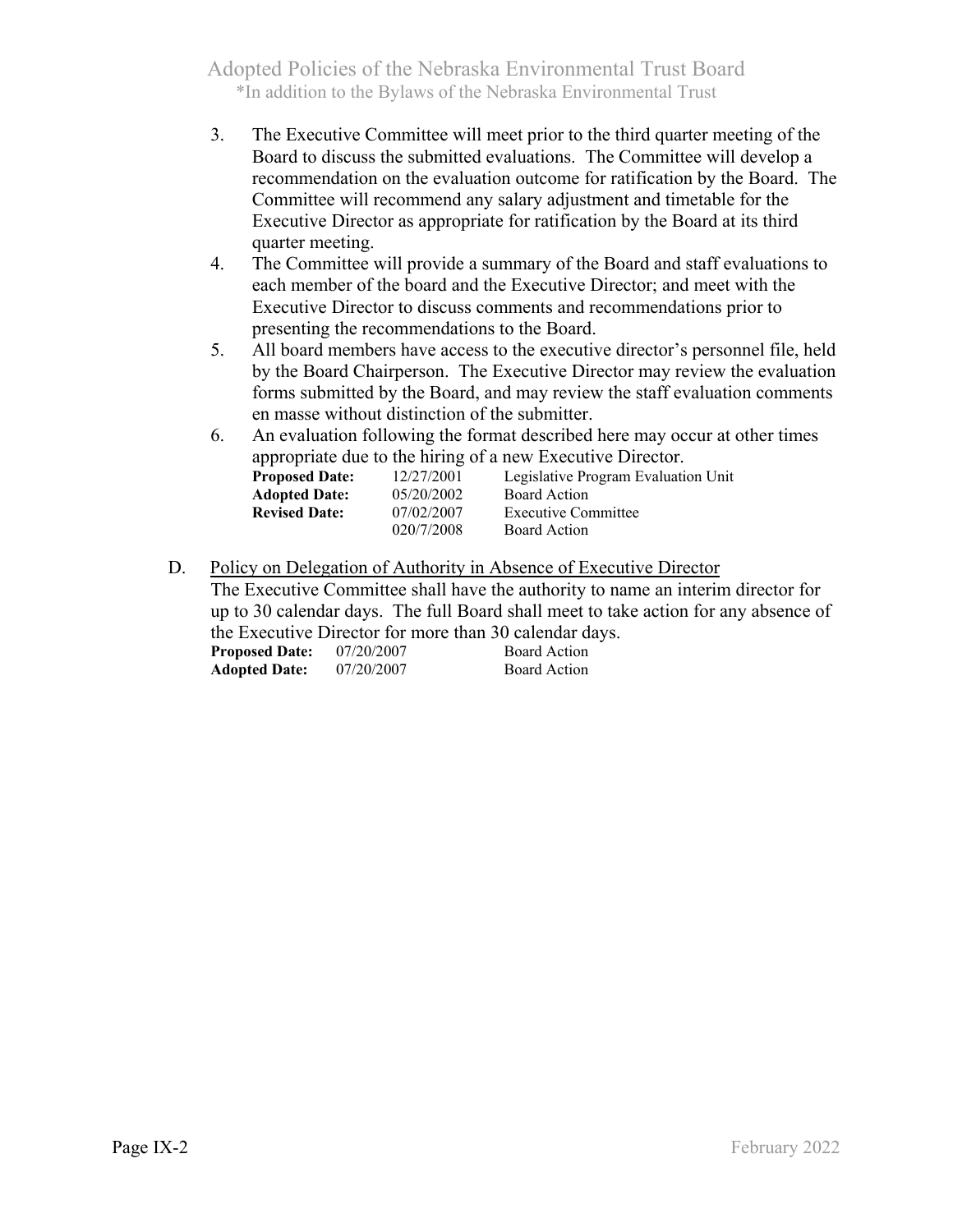## **Section X: Public Comment Process**

| A. | <b>Public Comment</b> |
|----|-----------------------|
|    |                       |

1. At Board meetings

| 04/05/2004                           | <b>Grants Committee</b> |
|--------------------------------------|-------------------------|
| 04/05/2004                           |                         |
| 11/01/2014                           |                         |
| 01/07/2022<br><b>Rescinded Date:</b> | (Approved 01/06/2022)   |
|                                      |                         |

#### B. Public Records Policy

 The public is welcome to review the public records of the Nebraska Environmental Trust. Requests can be faxed to 402-471-8233, emailed to [env.trust@nebraska.gov,](mailto:env.trust@nebraska.gov) or mailed to the following address:

 Nebraska Environmental Trust 700 South 16<sup>th</sup> Street P.O. Box 94913 Lincoln, NE 68509-4913

File reviews may be scheduled by appointment by calling, 402-471-5409.

 Written requests for information or photocopies are processed within four business days. If the request is extensive or difficult to process within four business days, the Nebraska Environmental Trust will provide the requester with a written explanation, a good faith estimated completion date, and an estimated charge for photocopies. The requester may then modify or prioritize the request.

All file reviews are conducted within the Nebraska Environmental Trust, Lincoln office.

 The Nebraska Environmental Trust will photocopy documents upon request. The Nebraska Environmental Trust has established the following rates for photocopying:

 1-10 copies – no charge Over 10 copies – 10 cents per page  $(11<sup>th</sup>$  copy is \$1.10) plus Nebraska sales tax. Requests will be assessed photocopying charges listed above, plus postage, plus Nebraska sales tax.

 The public may bring photocopy equipment to Nebraska Environmental Trusts office and copy documents at their own expense.

 The agency may require a deposit before fulfilling a request for photocopies, if estimated photocopy charges exceed \$50. Payment of delinquent accounts for copies previously provided may be required to obtain additional photocopies. In addition, advance payment may be required if an individual or an entity has been delinquent in payment for copies previously provided.

 Some documents that the department deems to have broad appeal have been massproduced. These items are free to the public and include brochures, annual reports, rules and regulations, news releases and other documents.